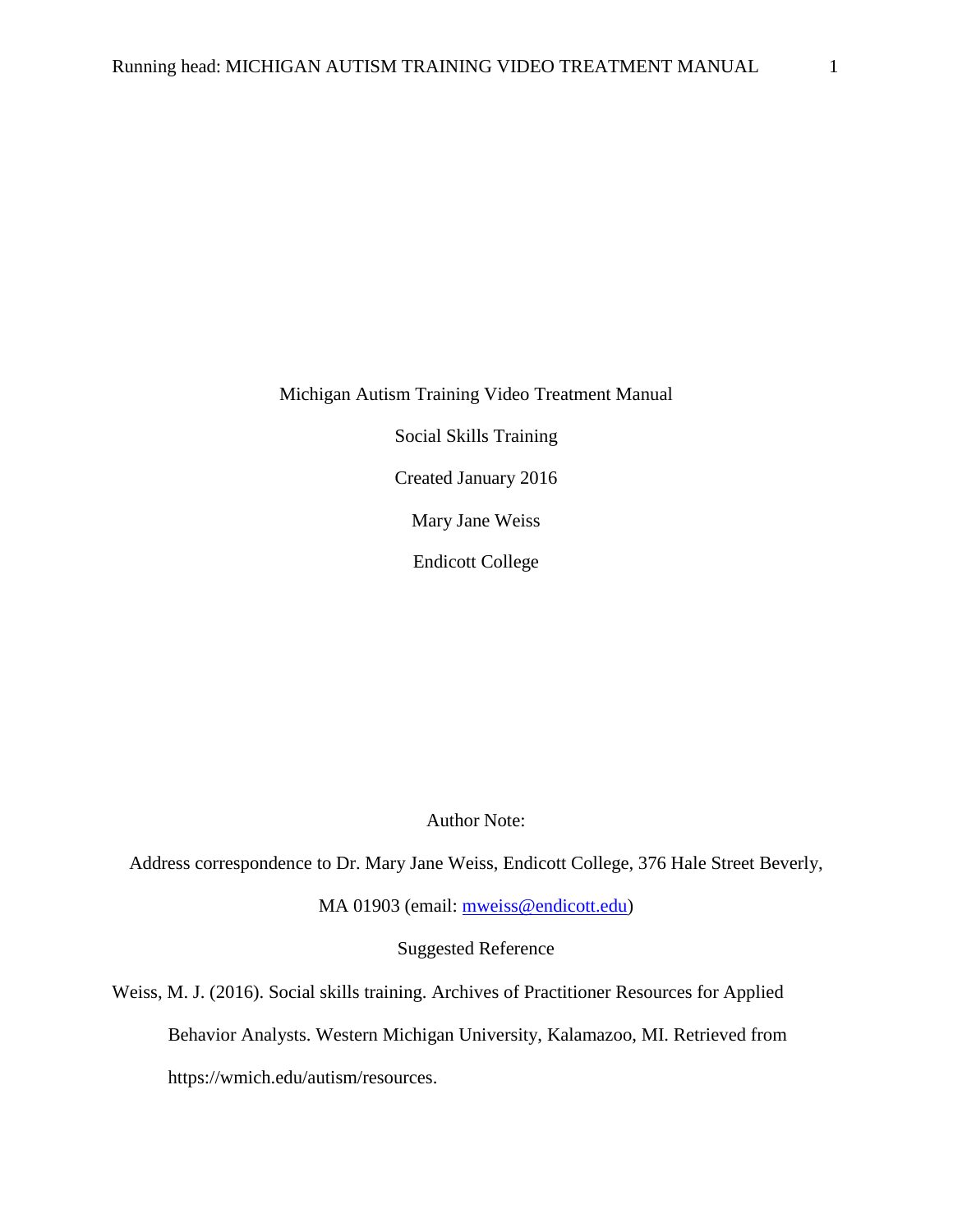# **Social Skills Training**

# **TABLE OF CONTENTS**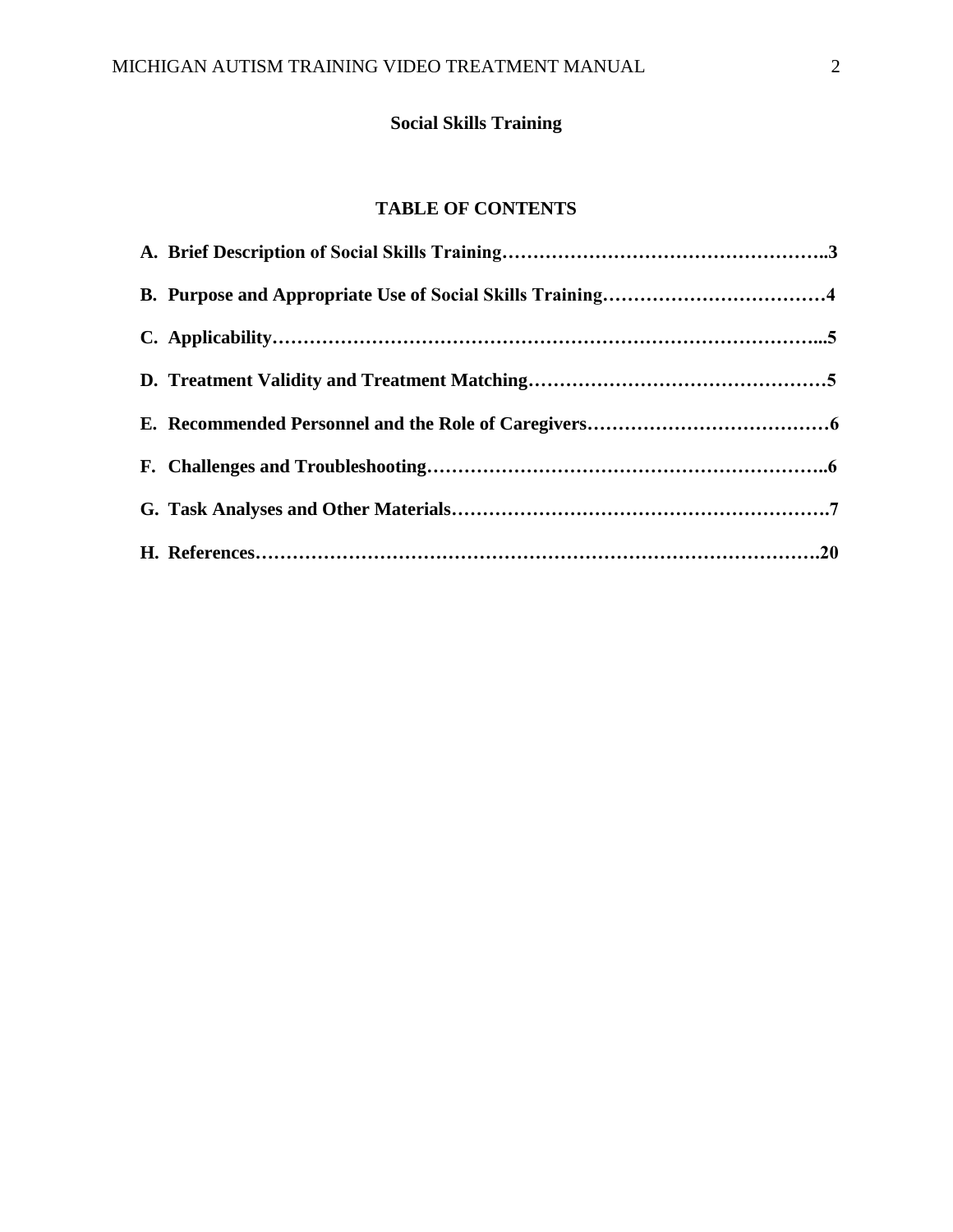#### **Social Skills Training**

#### **A. Brief Description of Social Skills Training**

Training in social skills is an essential part of a comprehensive intervention plan for individuals with autism. Applied behavior analysis (ABA) offers many successful strategies for teaching these skills. As with other skills taught in ABA, attention must be given to the assessment of the current skills repertoire, the ability to generalize these skills to natural contexts, and the breadth and depth of the skill set.

Applied behavior analysis is very successful in teaching social skills, but is often not seen as relevant. Common misconceptions include that ABA is better at teaching other skills, that students with social interest do not "need" ABA instruction, or that other interventions are more successful in teaching social skills.

In fact, ABA is highly effective in teaching social skills, and social skills are relevant targets of instruction for the entire ASD spectrum. Social skills are more complex than other skills; this may be why some see it as too complex to be taught via ABA. However, behavior analysis can utilize its' reliance on operational definitions, systematic instruction, and databased evaluation of progress to address this nuanced area of the curriculum.

Social skills do present an instructional challenge for learners on the spectrum. One of the main issues is the multi-element nature of many social skills. Indeed, a single skill (e.g., taking turns) might be comprised of ten or fifteen smaller skills (e.g., waiting, following instructions, moving game pieces appropriately, going when it is one's turn, inhibiting going when it is not one's turn, being a gracious loser, etc.). It can be overwhelming to think through how to teach such complex skills, and it may take several programs and months of instruction to do so.

Another complex element of the task is the social judgment involved in every social interaction. We interact with co-workers differently the first time we see them on a Monday morning vs. the fifth time we see them that same morning. We use different language speaking to friends, coworkers, and bosses. All of those adjustments are made automatically, and in response to the environmental context. Teaching such variability is not a simple task. It requires more complex planning in program development and in the assessment of generalization.

ABA is well suited to the teaching of social skills, and is quite successful at doing so. Targets have included communication and conversational speech (e.g., Buffington, Krantz, & McClannahan, 1998; Dotson, Leaf, Sheldon, & Sherman, 2010), peer interactions (e.g., Brown, 1989; Krantz & McClannahan, 1993, 1998; Taylor, 2001; Taylor & Japsper, 2001) peer modeling (e.g., Carr & Darcy, 1990; Charlop, Schreibman, & Tryon, 1983), and social comprehension (e.g., Leaf, Tsuji, Griggs, Edwards, Taubman, McEachin, Leaf, & Oppenheim-Leaf, 2012b). Procedures have included behavior skills training (Kornacki, Ringdahl, Sjostrom, & Nuernberger, 2013; Seiverling, Pantalides Ruiz, & Sterling, 2010), video modeling (e.g., Bellini, Akullian, & Hopf, 2007; Charlop & Milstein, 1989; Charlop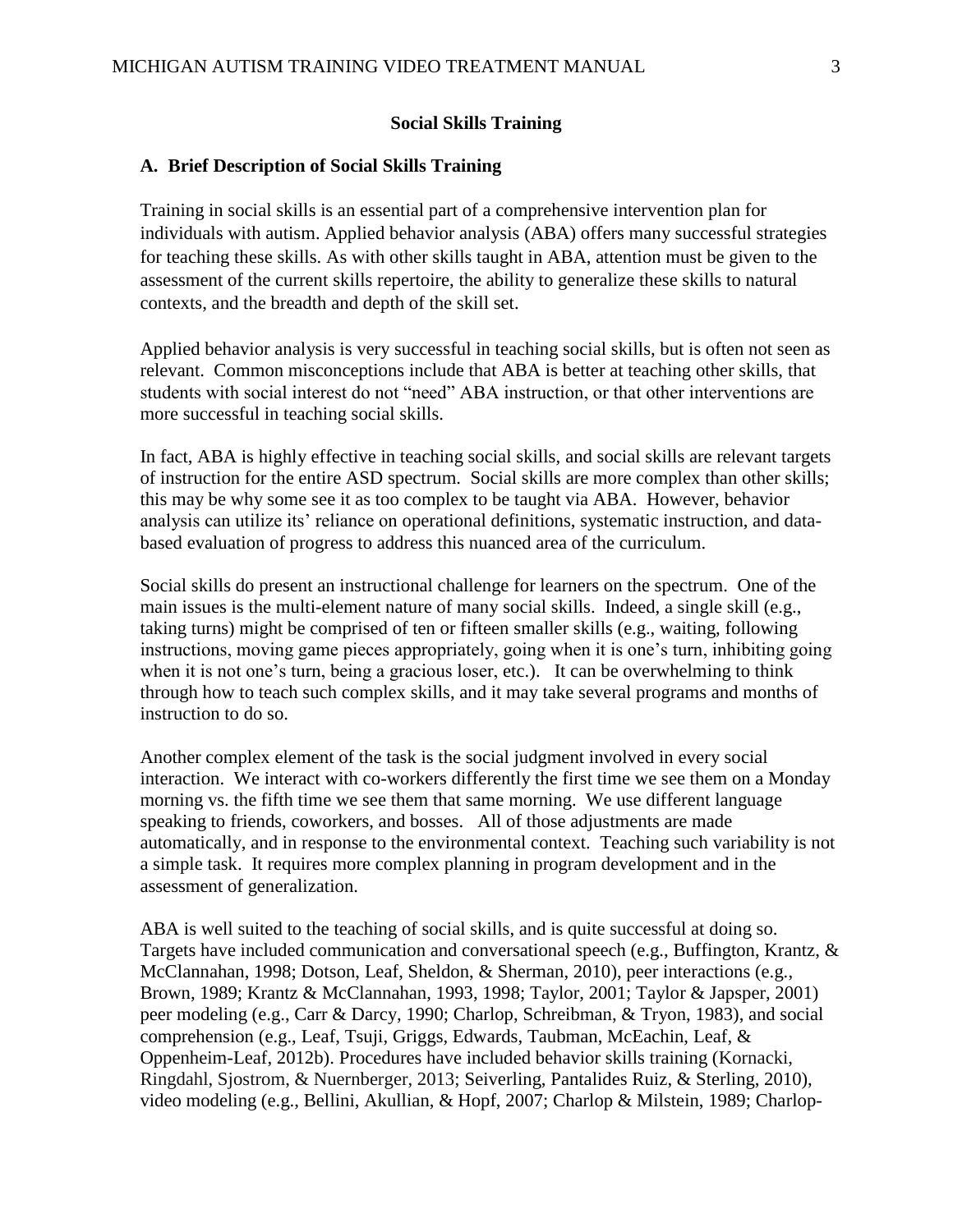Christy & Freeman, 2000; Sherer, Pierce, Parades, Lisacki, Ingersoll, & Schreibman, 2001), and the teaching interaction procedure (Kassardjian, Taubman, M., Rudrud, Leaf, Edwards, McEachin, Leaf, & Schulze, 2013; Leaf, Townley-Cochran, Cihon, Oppenheim-Leaf, Kassardjian, Leaf, McEachin, & Penz, 2015). Success has been demonstrated with children (e.g., Charlop & Milstein, 1989; Leaf, Dotson, Oppenheim, Sheldon, & Sherman, 2010) and with adults (e.g., Burke, Andersen, & Bowen, Howard, & Allen, 2010; Dotson, Leaf, Sheldon, Sherman, & Plotner, 2014; Dotson, Richman, Abby, Thompson, & Plotner, 2013), and has been extended to more elusive targets including the development of joint attention skills (e.g., Taylor & Hoch, 2008).

While these skills are difficult to define, behavior analysts excel at operationally defining terms and systematically teaching skills. However, more popular commercially available curricula are commonly implemented. Such curricula rarely have amassed supporting research on their effectiveness. One challenge to behavioral clinicians is how we approach social skills instruction. Do we utilize these popular approaches? Why or why not? If we do, how do we need to think about adopting them and staying true to the science of ABA?

#### **B. Purpose and Appropriate Use of Social Skills Training**

Social skills training is an essential component of intervention for individuals with autism. In fact, given the deficits in social skills that are characteristic of people with ASD, social skills are a crucially important area of curricular development. It is hard to imagine a learner with autism who would NOT need systematic instruction in social skills development.

The ways in which we target the deficits, however, are as variable as the individuals themselves. One way to think about social skills instruction is by age. We have different priorities for learners given their age. For young children, our initial focus is on requesting, imitation, and play skills. For elementary and middle school aged children, it is important to focus on the development of age relevant leisure skills and the development of functional communication/conversation skills. For older adolescents and adults, it is important to focus on safety and on social rules/etiquette. More individuals with ASD get into trouble in employment because of social skill deficits than because of skill deficits. It is imperative that we instruct older adolescents and adults in skills that will assist them in successfully integrating into community and employment settings.

How do we achieve these goals? ABA is well matched to this challenge because of the variety of systematic instructional approaches that comprise ABA. Many skills can be aptly taught through the systematic approach of discrete trial instruction. This structure can provide the clarity and number of learning opportunities that helps individuals with autism to learn quickly. While we often use more naturalistic approaches, especially to teach social skills, discrete trial instruction has a place in the social skills realm. It can be an efficient way to teach social responses, and to alert learners to situations requiring their attention/initiation.

In addition, the naturalistic procedures (e.g., incidental teaching, pivotal response training, mand training) all capitalize on intrinsic motivation that occurs in natural contexts. For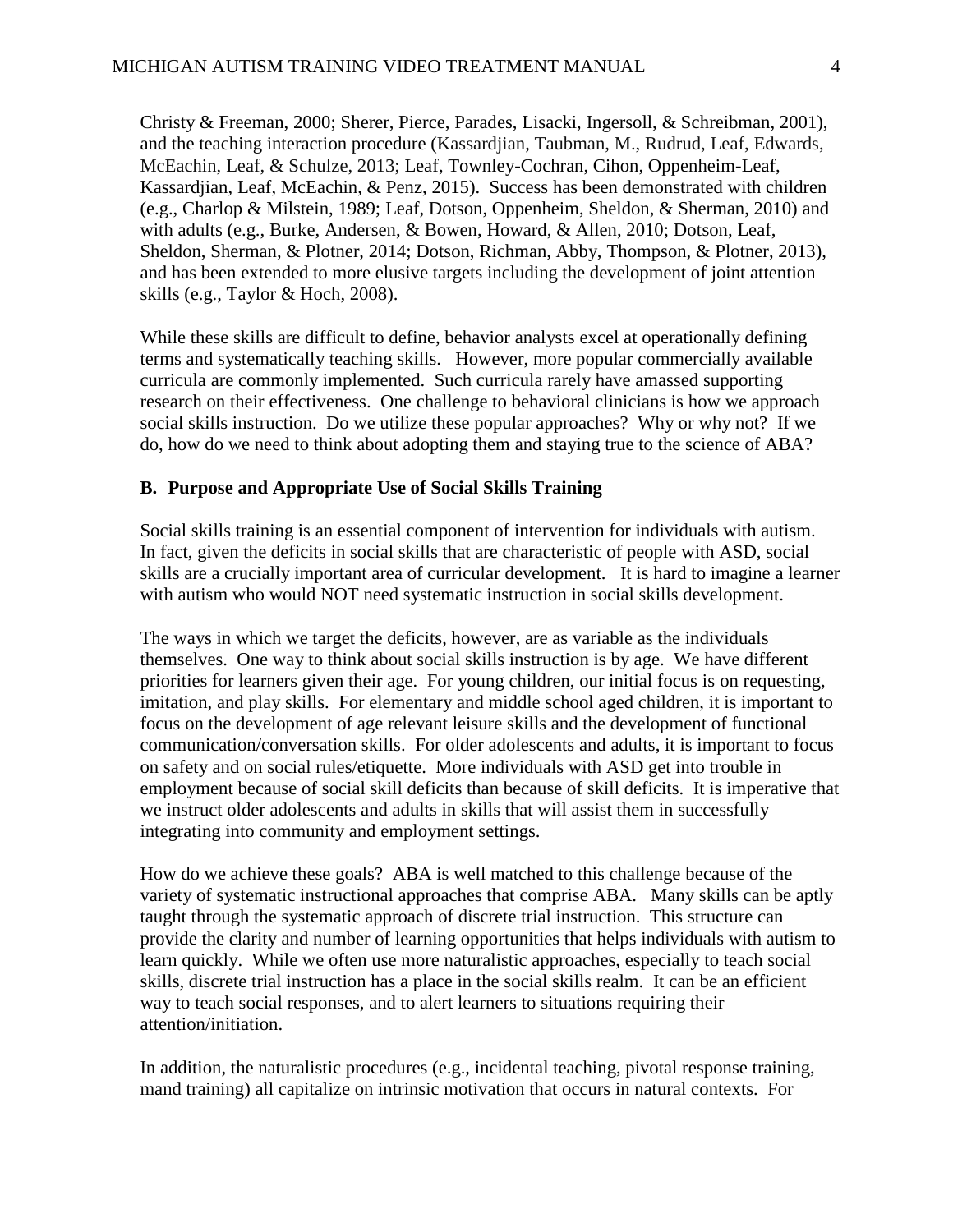teaching requesting, behavior analysts rely on procedures such as incidental teaching and mand training to build robust skills that generalize well. Behavior analysis also has many other tools that are especially relevant in teaching social skills. Some clinicians have adopted some commercially available curricula and systematically taught skills contained within them (e.g., (e.g., Baker, 2003 a, 2003b; Dunn, 2006; McGuiness & Goldstein, 1992; Richardson, 1996; Shure, 1992). In addition, other dimensions of social skills can be measured and provide an index of change that is socially significant. Systematically tracking the duration of social exchanges, the latency to respond to a social bid, and the percent of opportunities that a child responded in a social context are examples of ways progress can be objectively measured.

## **C. Applicability**

All individuals with ASD need assistance in the realm of social skills. However, the instruction needed can vary widely across age, skill level, and other individual characteristics. However, the clinician should always be thinking about social skill instruction.

Even at the youngest ages of intervention, our initial skill foci are social in nature. What targets of instruction are initially identified? Often, the focus of instruction is on developing manding skills and an imitative repertoire. Soon, there is a focus on play. All of these targets are social goals. In manding, the individual learns to obtain desired items by asking another person for them. In imitation, children with autism learn to watch and do what others do. This is the foundation of much later learning and much more complex imitative behavior. Play skills are the bridge to socialization for young children, so they are important to include in programming for young children.

As children age, instruction needs to focus on effective communication skills and on the development of meaningful leisure skills. It is important to shift our curricular priorities as the child ages. In adulthood, the focus changes again. At this stage, we must be cognizant of the reduced availability of staff members. Level of independence is crucial for adults. In addition, social survival skills become immensely important. Does the individual possess the ability to stay safe and to avoid being victimized or bullied? Do they engage in behaviors that make others feel uncomfortable? If so, these tasks become the treatment priorities.

## **D. Treatment Validity and Treatment Matching**

As noted above, ABA interventions have been highly successful in teaching a wide variety of socially relevant skills. Furthermore, in recent years, researchers have identified procedures to target fundamental social skill deficits (e.g., joint attention, perspective taking, problem solving). Challenges are abundant in the area of treatment validity.

A plethora of instructional procedures are available and more new intervention packages will continue to be developed over time. Some of the newer interventions in particular have caught the attention of clinicians. Social stories (Gray, 1993; 1994) are one such intervention that has not yielded robust findings when controlled research is conducted (e.g., Reynhout &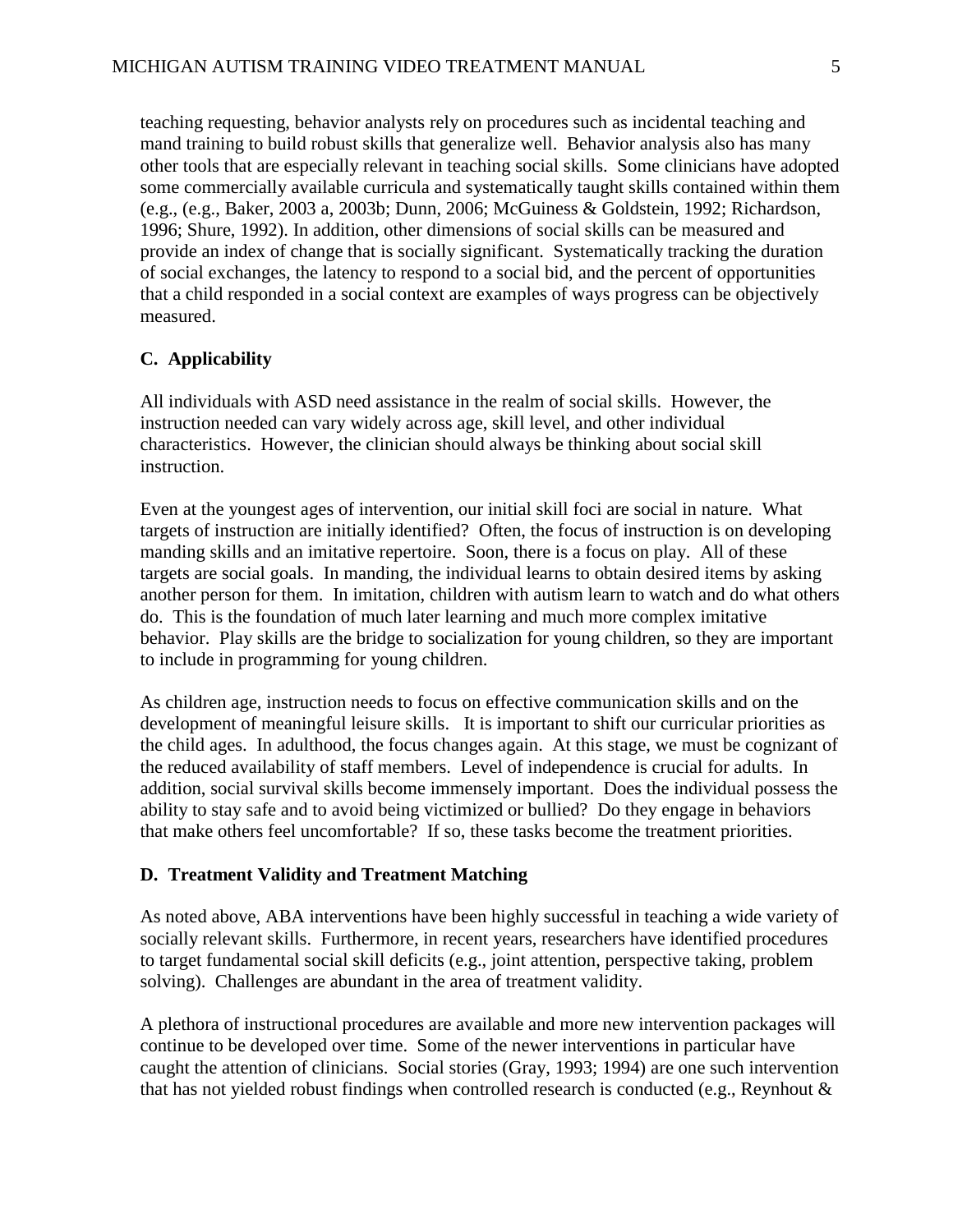Carter, 20016; Thiemann & Goldstein, Leaf et al., 2012 a). Questions have been raised about the popular Social Thinking curriculum as well, as data do not yet exist that supports its' claims (Leaf, Kassardjian, Oppenheim-Leaf, Cihon, Taubman, Leaf, and McEachin, 2016). It is imperative that we stay close to the science in evaluating and in adopting these procedures. We are reminded to adhere to the seven dimensions of ABA (Baer, Wolf, & Risley, 1968; Cooper, Heron, & Heward, 2007) when evaluating and considering the use of new curricula and approaches.

We also need to highlight the effectiveness of social skills interventions, to combat the false impression that ABA is not successful at teaching social skills. ABA has a public relations gap, as the impressiveness of our results is often not adequately shared or understood. It is important to disseminate information about the impact of ABA, especially in the realm of social skills interventions. Families waste precious time and money on procedures with little or no empirical validation in lieu of effective ABA intervention.

An additional concern in ABA intervention is matching learner characteristics to treatment intervention. This is an area for future research. Are there certain learners who respond best to certain instructional methods? How can we determine which vantage point in video modeling might be most salient for an individual learner? Are there certain components of packaged interventions that are essential for success? How can we assist non-vocal learners in the acquisition of communication? What is the best way to train peers to effectively interact with non-vocal learners? How can we assist adults in learning crucial social rules for the workplace and community?

#### **E. Recommended Personnel and the Role of Caregivers**

Training is essential in this realm of curricular programming. Direct care staff must be trained in how to teach such skills, and in how to capitalize on instruction and on generalization training in the natural environment. Board Certified Behavior Analysts (BCBAs) can direct the treatment, design the intervention, and train staff to implement programs. Caregivers should be included in the training, as so many instructional opportunities arise at home and in the community.

The most challenging aspect of training caregivers in social skills instruction is that, more than any other area of the curriculum, it is a moving target. New intervention targets arrive when novel social demands appear that require intervention. Teams must be vigilant about monitoring social integration and interactional challenges, so that programming continues to reflect the most critical needs.

#### **F. Challenges and Troubleshooting**

Challenges within social skill training include: inadequate assessment, improper goal selection, and failure to plan for generalization as well as failure to train to ensure integrity.

## **F. 1. Inadequate Assessment**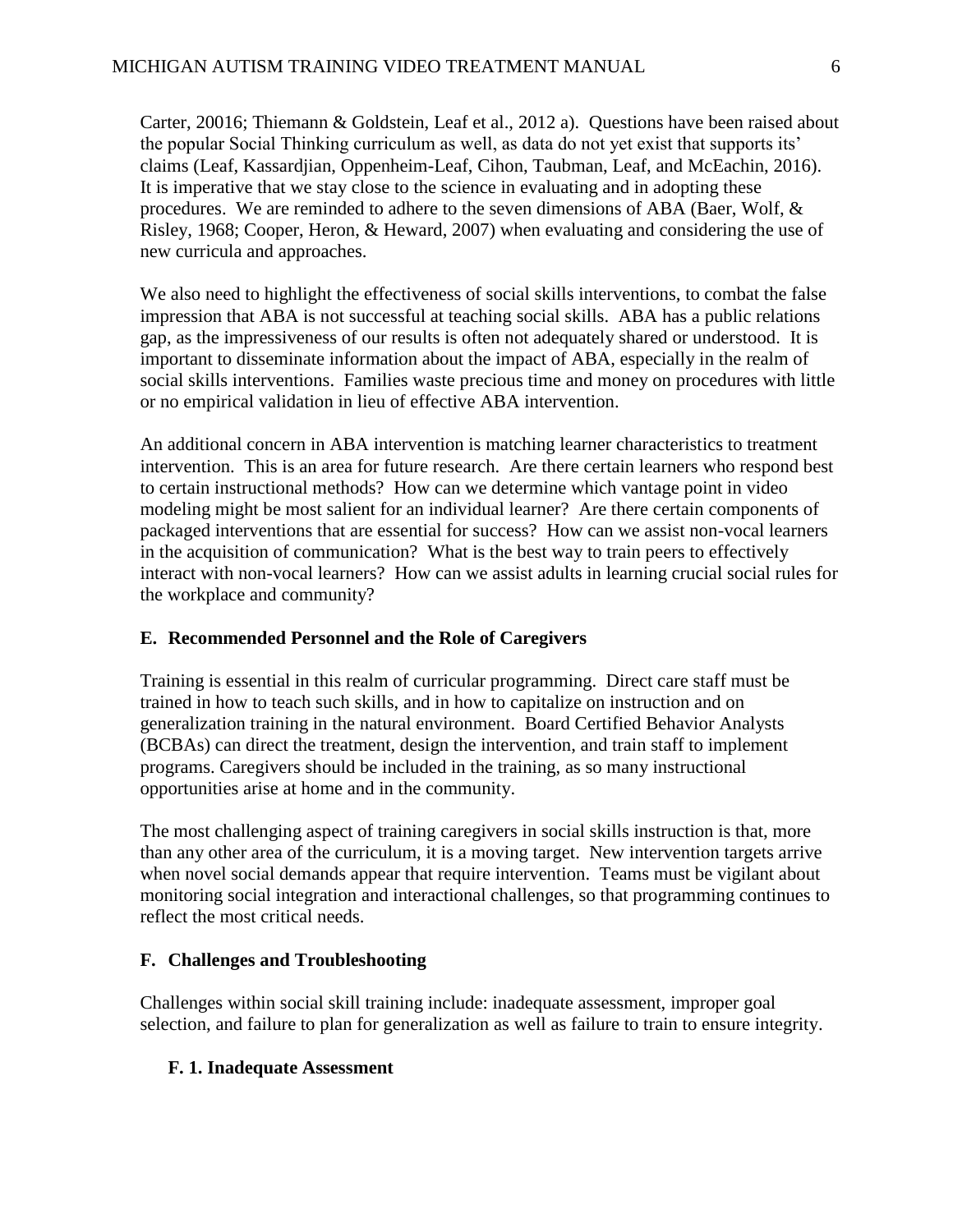At every stage of instruction, it is important to assess for the match between the learner's current abilities and the potential target goals. It is imperative that social skills deficits be assessed for every learner, and that social skills goals are always included in the instructional plan. Assessment can be challenging, as many commonly used tools are simply checklists that rely on subjective assessment. There are several assessments that are commonly used and that provide detailed progressions of skills in the area of social skills. These include the ABLLS-R (Sundberg & Partington, 1998; Partington, 2006) and the VB-MAPP (Sundberg, 2008), which both require assessment of the child in the natural environment.

### **F. 2. Improper Goal Selection**

Another challenge involves amending goals as the child ages. At times, goals continue well beyond their age relevance. For example, it is not appropriate to work on pretend play with an upper elementary school or middle school child. Their age peers are no longer engaging in pretend play. It would be more fruitful to focus on the development of age-relevant conversation skills and age appropriate leisure skills. Failure to amend goals can lead to increased stigmatization, as the gap between the individual with autism and their age peers widens.

### **F. 3. Poor Treatment Planning and Implementation**

Social skills are a particular challenge when it comes to treatment planning. While many skills are taught in analog fashion and then extended to the natural environment, careful planning must be done to transfer socially relevant skills to natural contexts. Attending to the myriad variables that an individual is likely to encounter, combined with the social judgment needed in implementing social skills, makes programming for use and generalization very complex. It is in fact impossible to prepare learners for all of the contexts and situations they are likely to encounter. Skilled assessment can identify the situations most necessary to use in training, and generalization should be routinely evaluated. Generalization checks should extend across people, settings, contexts, stimuli, and responses.

These tasks are formidable, and staff training is not easily accomplished. It is often the case that more experienced staff members are better at implementing social skills instructional programs and at capitalizing on naturally occurring opportunities for instruction. An ongoing assessment of the integrity of social skills instruction is imperative, as it is easy for staff members to drift from the initial emphasis.

#### **G. Task Analyses and Other Materials**

- Appendix A: Mand Training/Incidental Observation Checklist
- Appendix B: Progression of Mands
- Appendix C: Assessment of Special Considerations
- Appendix D: Components of effective social skills instruction
- Appendix E: Examples of Definitions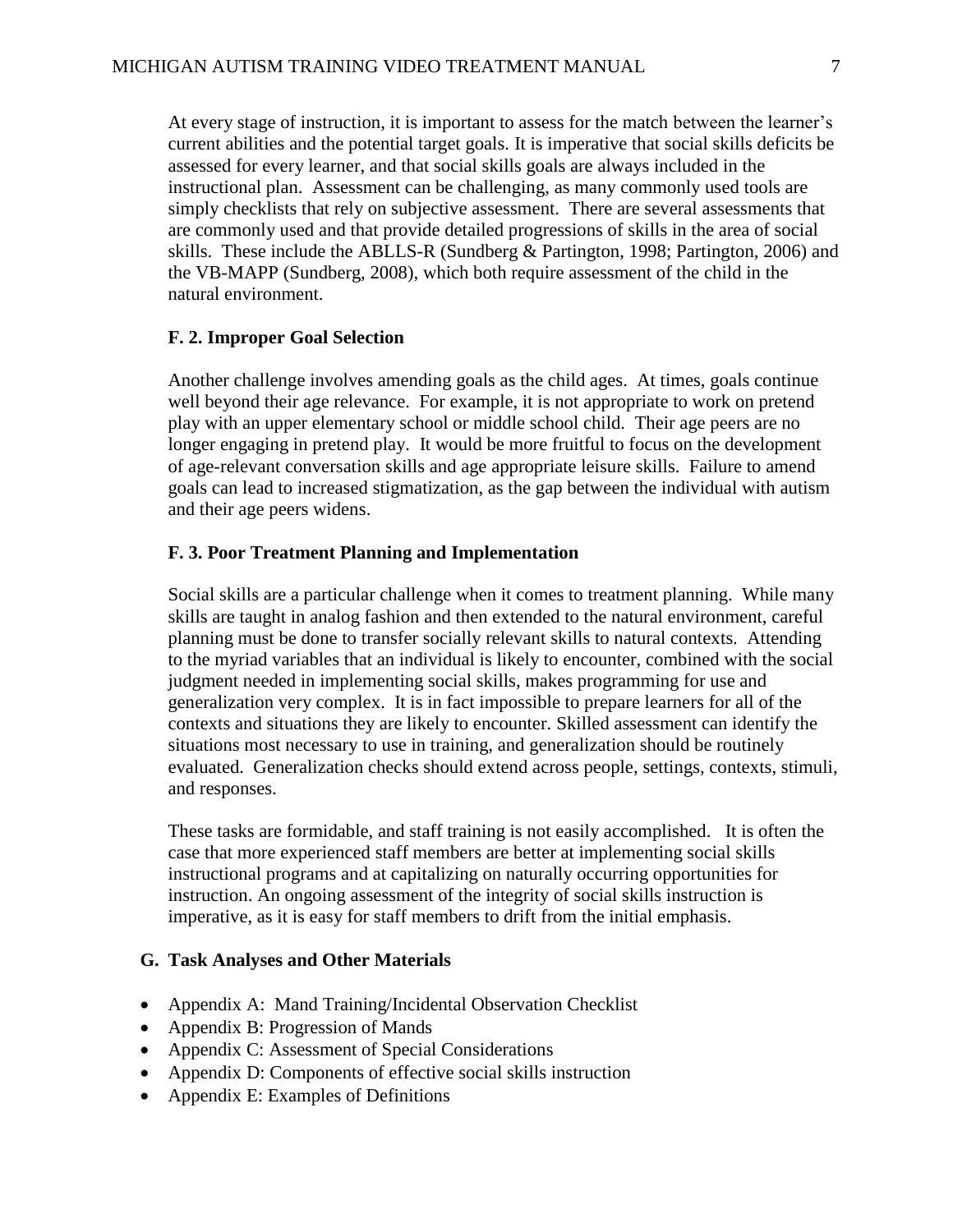- Appendix F: Procedural Decision-Making Checklist
- Appendix G: Generalization Assessment
- Appendix H: Data to collect in the natural environment
- Appendix I : Teaching Interaction Procedure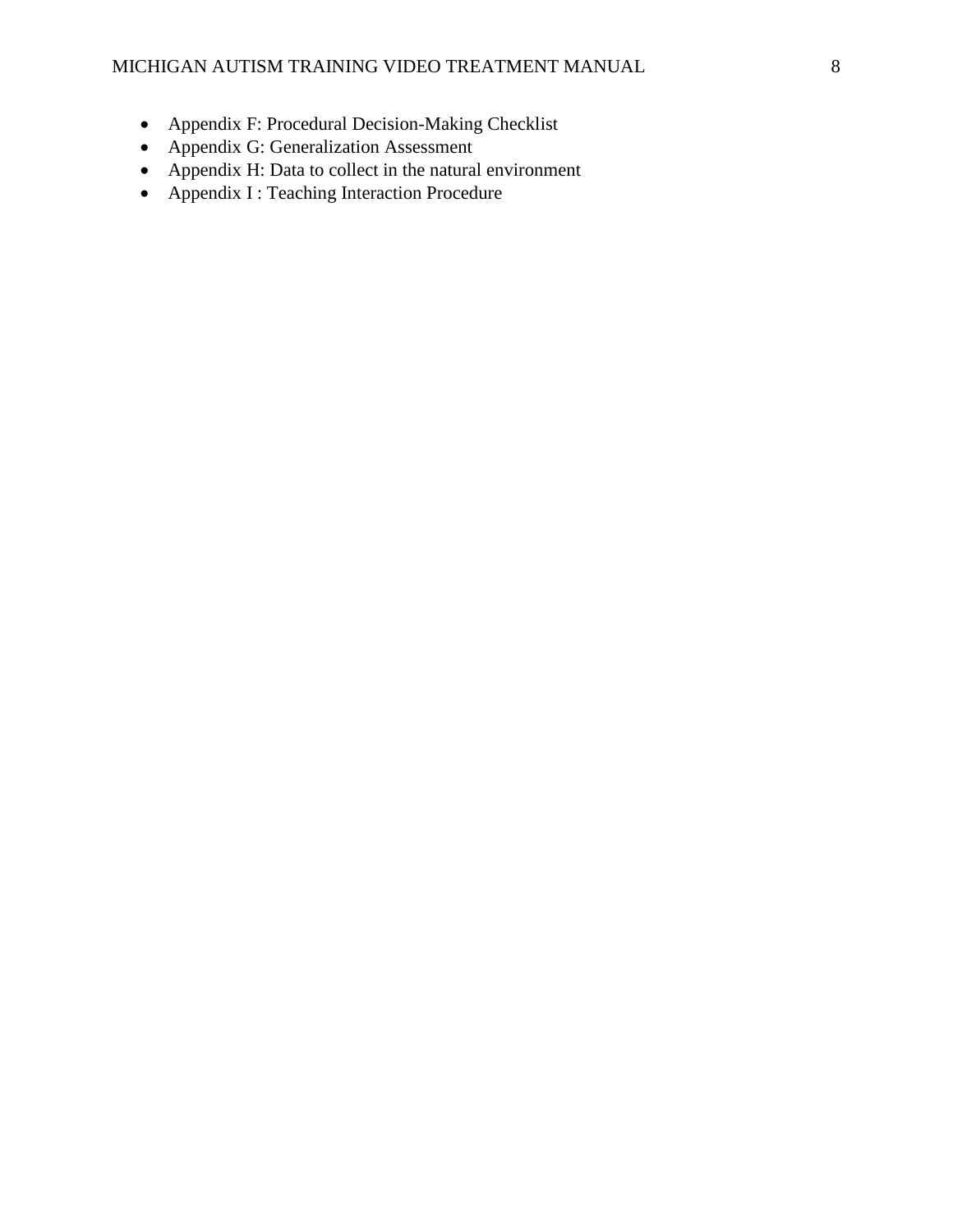## **APPENDIX A**

# **MAND TRAINING/INCIDENTAL OBSERVATION CHECKLIST**

**PROCEDURE:** Use the checklist below to identify pertinent information regarding both the instructor and mander prior to mand training.

| <b>Assessment of Instructor</b>                     |  |
|-----------------------------------------------------|--|
| Was an MO present?                                  |  |
| Did the learner initiate the interaction?           |  |
| Did the instructor fail to deliver a vocal SD?      |  |
| Was reinforcement delivered immediately on request? |  |
| Was a correspondence check done?                    |  |

| <b>Assessment of Mander</b>                           |  |
|-------------------------------------------------------|--|
| Was scrolling present?                                |  |
| Did learner request things that were then clearly not |  |
| desired?                                              |  |
| Was manding perseverative?                            |  |
| Were mands limited in number/quality/variety?         |  |
| Was learner manding spontaneously?                    |  |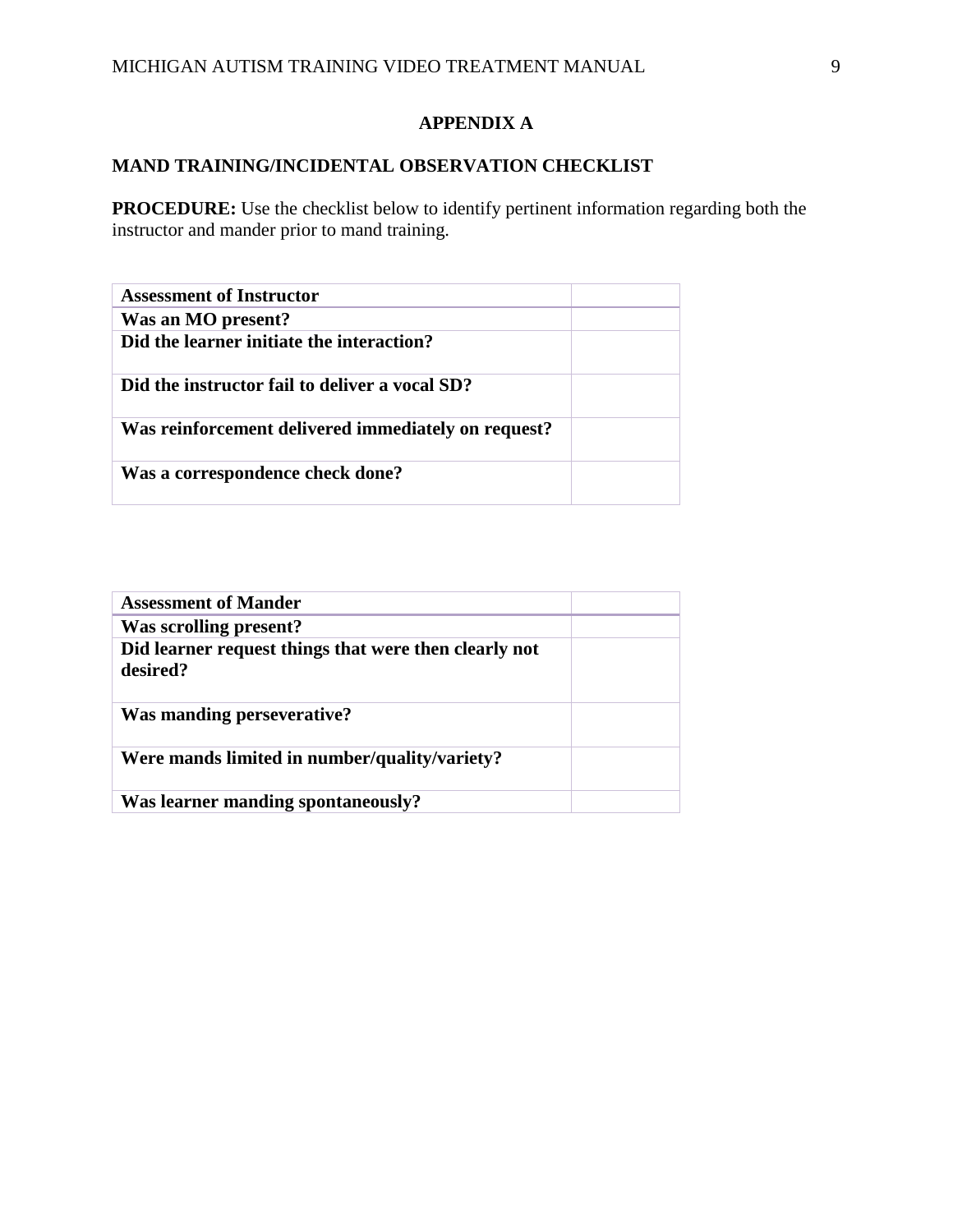## **APPENDIX B**

### **PROGRESSION OF MANDS**

Readers are encouraged to seek more information in several resources, especially the ABLLS-R, the VB-MAPP, and Crafting Connections.

- 1. Specific Mands for Desired Items (regardless of modality)
	- a. Increasing length of utterance/complexity of non-vocal mand
	- b. Moving to pure mands (removing question or presence of item)
	- c. Increasing the complexity of mands using adjectives, adverbs, quantity, and other aspects of stimuli and experiences
- 2. Manding for Actions
- 3. Manding for Escape
- 4. Manding for Attention
- 5. Manding for Assistance
- 6. Manding for Information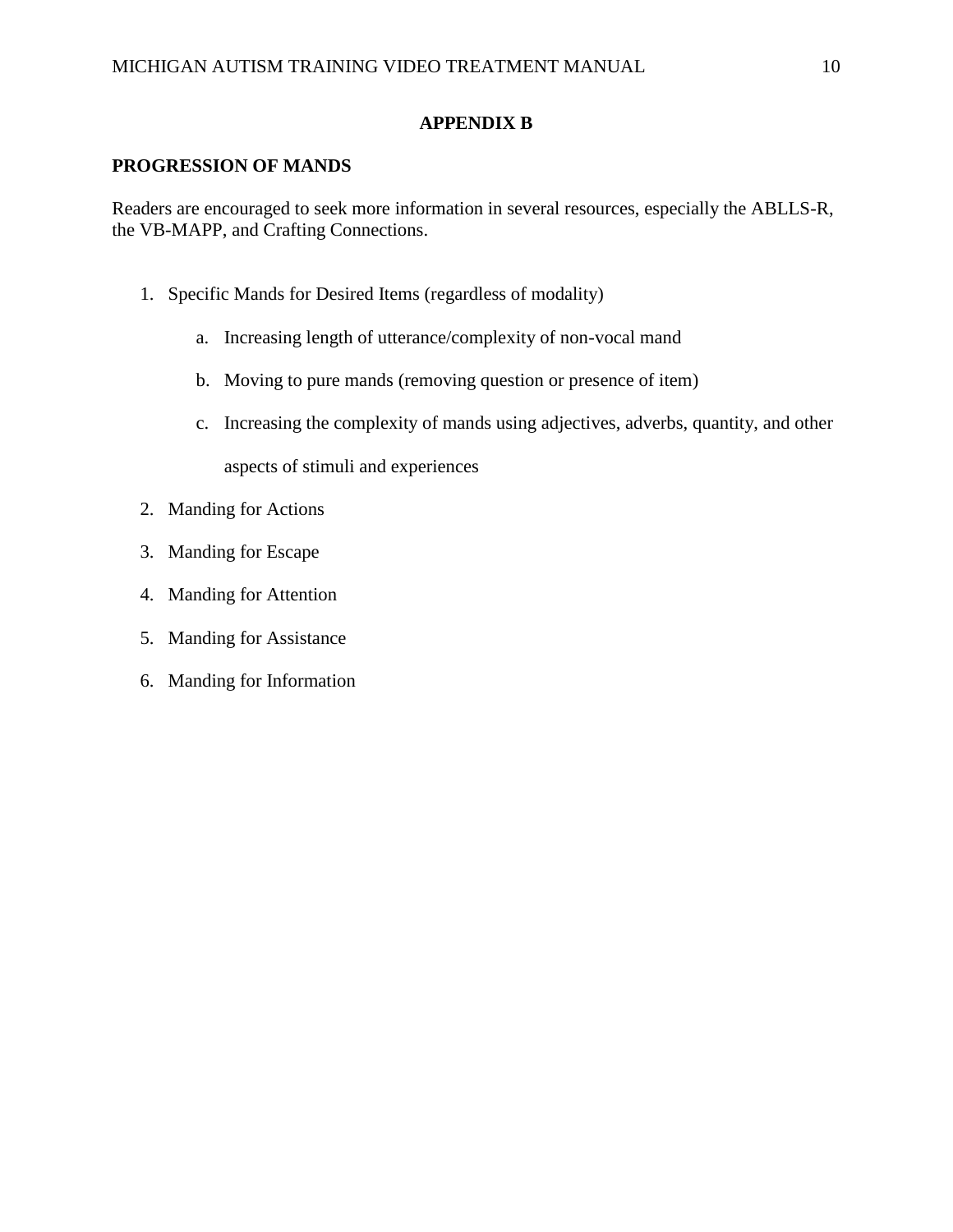## **APPENDIX C**

## **ASSESSMENT OF SPECIAL CONSIDERATIONS**

**PROCEDURE:** Utilize the following questions to assess special considerations when choosing social skills to address.

Social Responsiveness

-Does individual have ability to vocalize?

-If not, is there an alternative/augmentative system in place?

-Does learner respond to questions?

-Does learner respond to statements?

-Does learner initiate questions or statements?

-Are there long latencies to respond to adults?

-Are there long latencies to respond to peers?

-Are responses sometimes unrelated in content?

-Are social responses accompanied by eye contact and other indicators of attentiveness?

-Are social responses sometimes paired with stereotypy?

#### Play

-Is solitary play appropriate?

-Is solitary play variable?

-Does learner notice presence of others in play?

-Can learner share materials?

-Is there rigidity or repetition in play?

-Is play age appropriate?

-Does learner have leisure interests? If yes, please list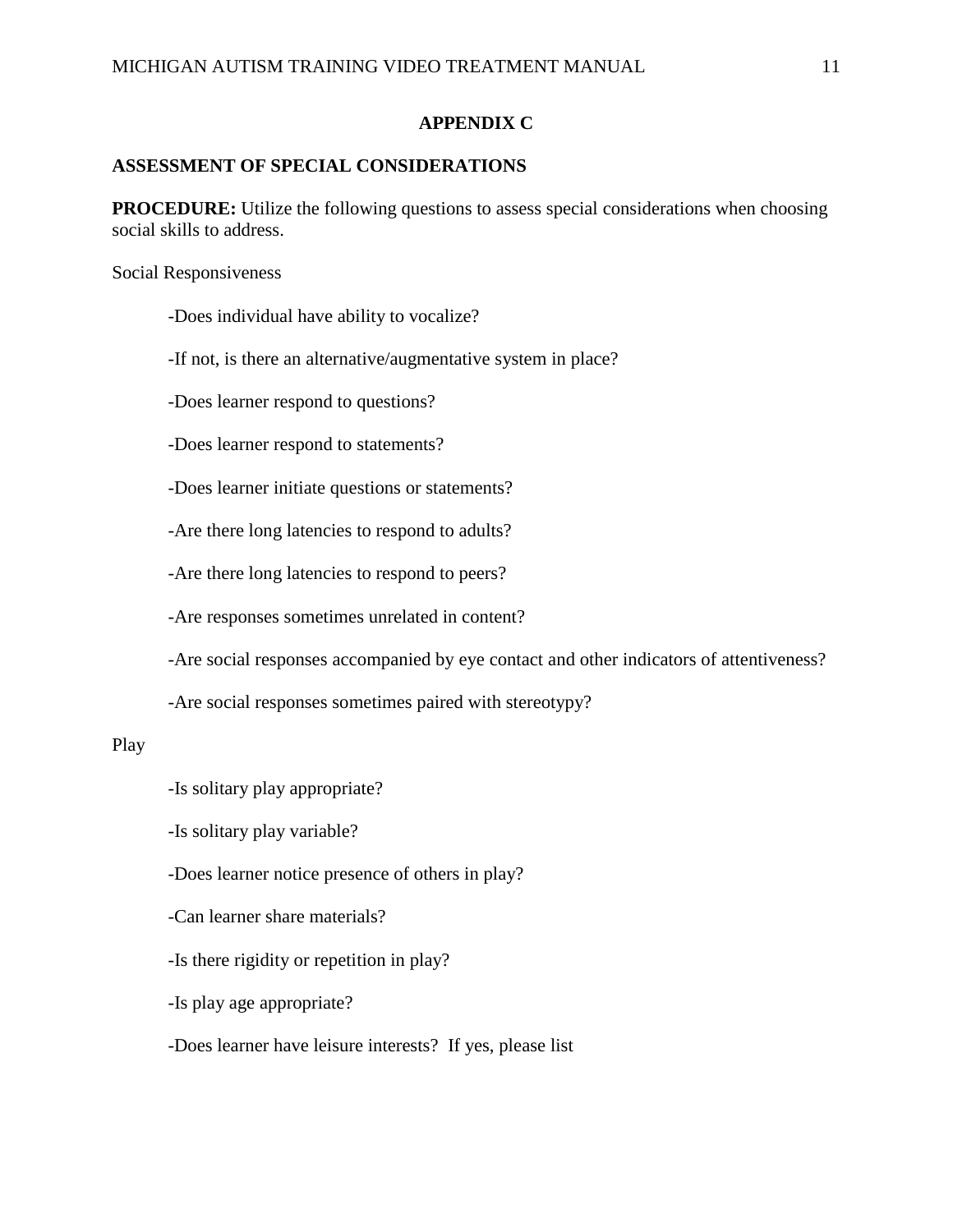### Initiation

-Are initiations about areas of special interest?

-Are initiations paired with unusual actions (e.g., sniffing)?

-Are initiations understood by others?

-Are initiations paired with stereotypy?

### Conversation

-Does individual have ability to vocalize?

-If not, is there an alternative or augmentative system in place?

-Does learner respond to questions?

-Does learner respond to statements?

-Does learner initiate questions or statements?

-Are there long latencies to respond to adults?

-Are there long latencies to respond to peers?

-Are responses sometimes unrelated in content?

-Are social responses accompanied by eye contact and other indicators of attentiveness?

-Are social responses sometimes paired with stereotypy?

-For individuals with some conversation, is there variability across topics?

-How many exchanges are common without assistance?

#### Social Comprehension

-Does learner have perspective taking ability?

-Can learner engage in systematic problem solving?

-Does learner understand rules of situations? (hidden curriculum)

-Does learner understand non-literal language (expressions, metaphors)?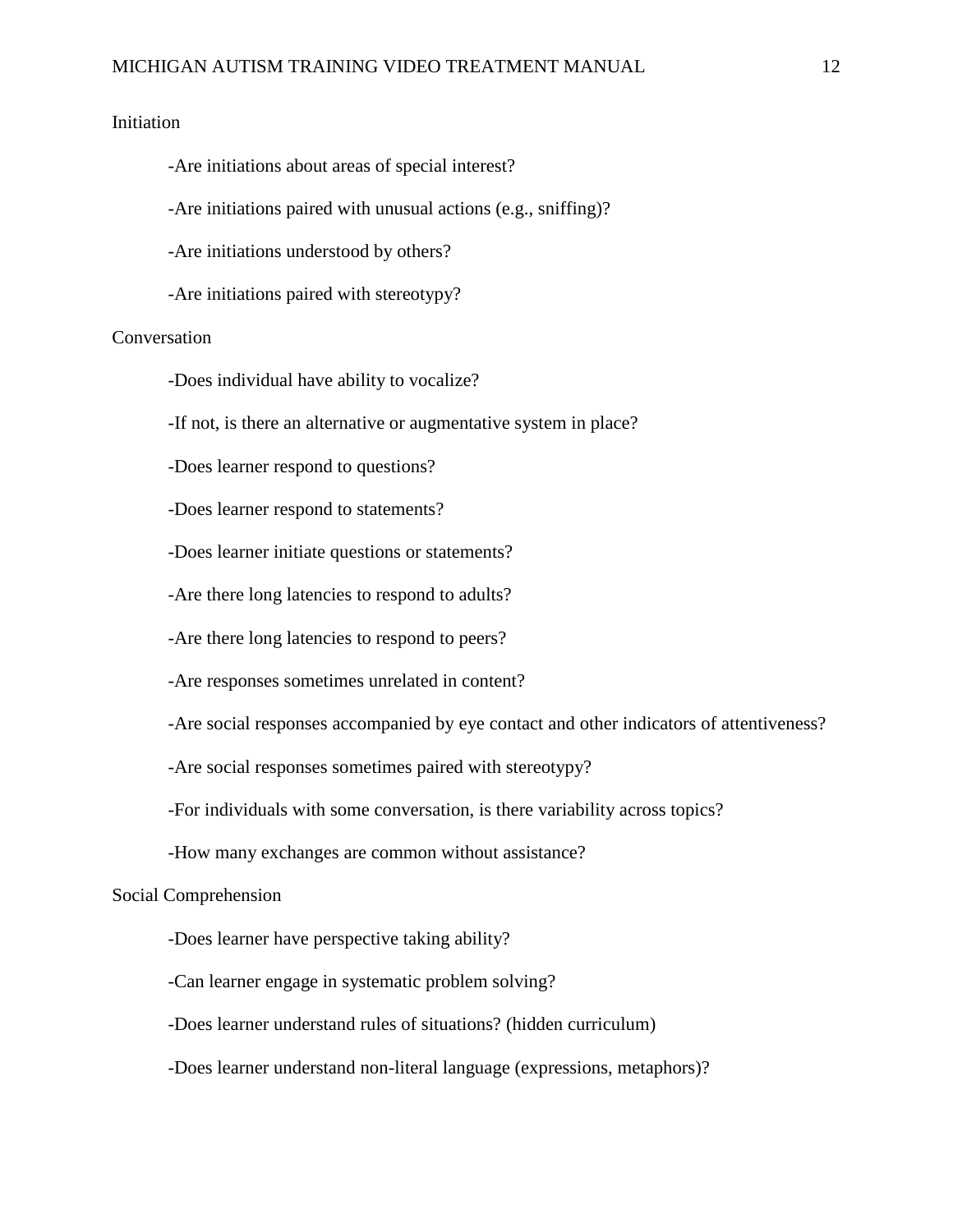-Does learner understand humor?

### Vulnerability

-Does learner understand bullying?

-Is learner overly eager to please?

-Can learner identify behavior that is not genuine?

-Does learner behave differently depending on how well he or she knows someone?

## Social Motivation

-Does learner have interest in others?

-Does learner accept feedback?

-Does learner desire to fit in?

-Does learner desire friends?

-Does learner demonstrate responses to joint attention?

-Does learner engage in joint attention initiations/attempt to share experience?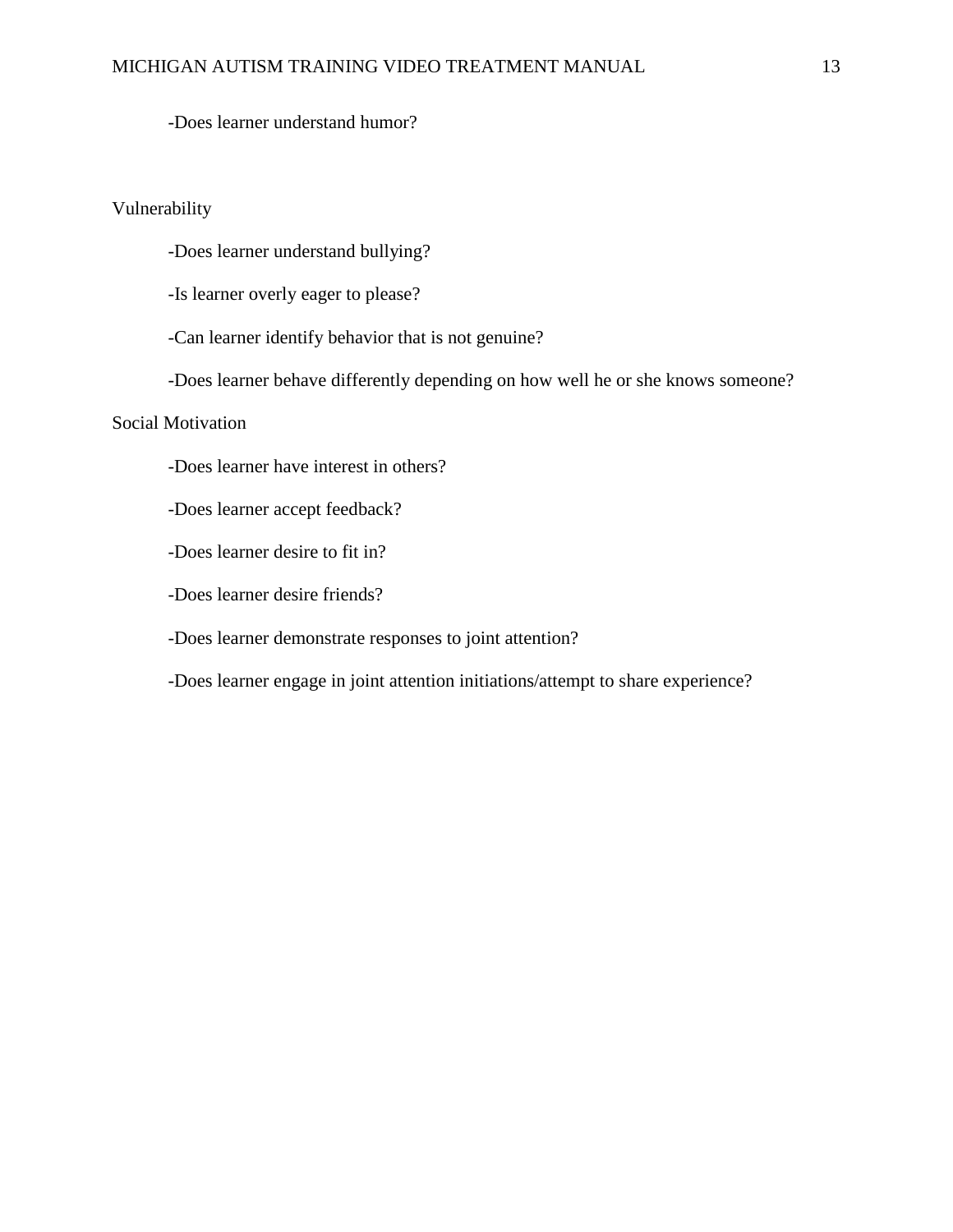## **APPENDIX D**

## **COMPONENTS OF EFFECTIVE SOCIAL SKILLS INSTRUCTION**

**NOTE:** These procedures overlap with the Teaching Interaction Procedure used by Autism Partnership. Readers are advised to explore resources on teaching interactions as well as other published behavior analysis literature.

- 1. Define
	- a. Defining components and provide the rationale Define the target behavior, including component skills (e.g., paying attention includes looking, listening, and following directions) Provide rationale for why the skills is important
	- b. Examples Demonstrate the component behaviors correctly. Have the learner identify/choose whether this scenario demonstrates or does not demonstrate the appropriate behavior.
	- c. Non-examples Demonstrate the component behaviors incorrectly. Have the learner identify/choose whether this scenario demonstrates or does not demonstrate the appropriate behavior.
- 2. Role Play Identification and Labeling Reinforce correct labeling of role-play scenarios, whether they are correct or incorrect. Take data on the % of opportunities in which the skill was appropriately labeled.
	- a. Examples
	- b. Non-examples
- 3. Practice with feedback- Behavioral Rehearsal Have the learner engage in the behavior in analog situations. Take data on % of opportunities in which the behavior was appropriately demonstrated.
	- a. Examples
	- b. Reinforcement
- 4. Generalization
	- a. Contrived situations- take data on percent of opportunities in which the behavior was correctly demonstrated.
	- b. Natural situations- take data on percent of opportunities in which the behavior was correctly demonstrated.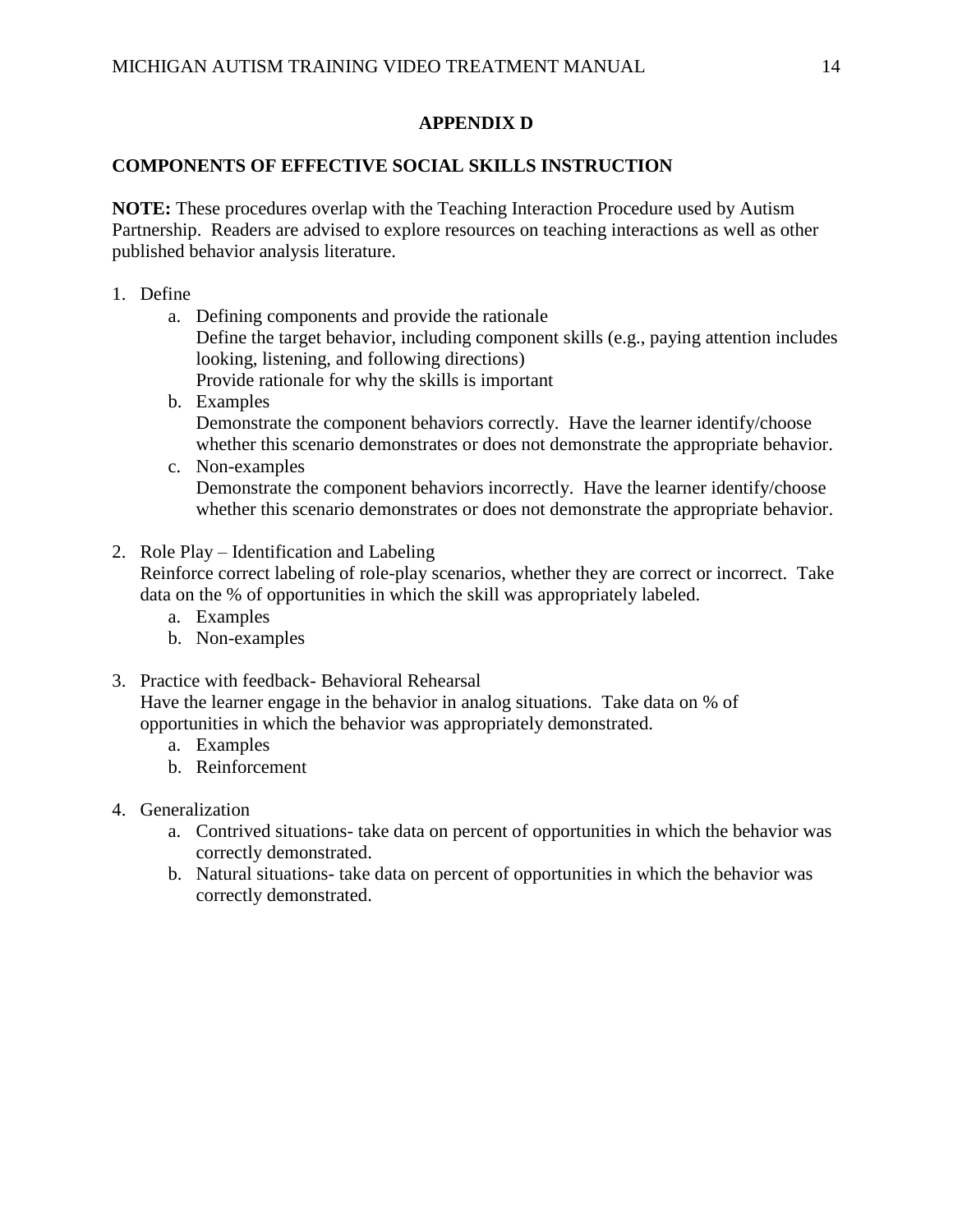## **APPENDIX E**

## **DEFINITIONS OF TARGET BEHAVIORS**

## **CONVERSATION**

Ellen will converse with a variety of peers and adults (i.e., at least 2 peers and 3 adults) on a wide variety of greetings/social questions (i.e., 30 common items) for 6 exchanges. (Data collected on number of exchanges. Mastery defined as 100% success with new conversational partners and random questions over 5 days.)

Peter will follow scripts for 5 topical conversations, adapting to variations in input.

## IDENTIFYING AND FOLLOWING SOCIAL RULES

Jay will identify whether a demonstrated action is "cool" or "not cool", will explain why it is cool or not cool, and will identify a replacement skill for the uncool examples, (Data collected on all three targets. Mastery defined as 100% mastery across 5 days of at least 2 novel presentations per day.)

Joey will identify role-played behaviors as bullying or non bullying, will engage in problem solving sequence to generate solutions, and will identify the best course of action. (Data collected on percent on components on each role-play; Mastery is 100% across 5 days of at least novel content presentations per day.)

## PLAYING A GAME

Jessica will engage in a turn taking game by waiting her turn, going when it is her turn, and manipulating the game pieces appropriately as the progress of the game indicates for 15 minutes with no additional intervention/prompts from the instructor.

Kasey will follow the rules of kickball in actual games – going when it is her turn, fielding as appropriate, and engaging in appropriate team behavior with a maximum number of prompts and/or reinforcers of 3 per 30-minute game. (Data collected on number of prompts and % of targeted behaviors completed correctly. Mastery defined as meeting definition on 100% of occasions for 4 weeks of games.)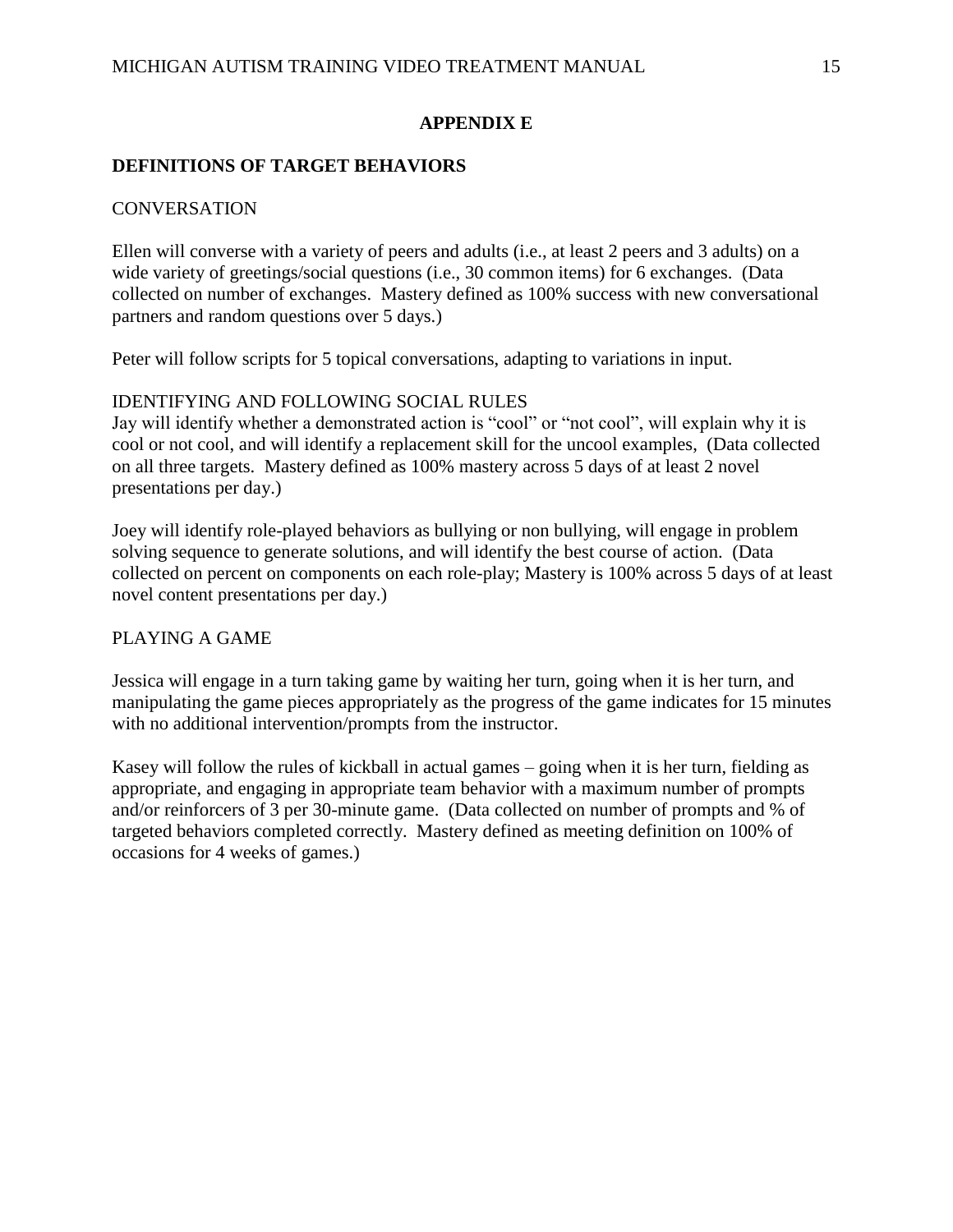## **APPENDIX F**

## **PROCEDURAL DECISION-MAKING CHECKLIST**

**PROCEDURE:** Utilize the questions below to ask prior to using interventions that are not yet empirically evaluated.

- 1. Am I using direct instruction/behavior analytic procedures in addition to the proposed intervention?
	- a. List (e.g., discrete trial instruction, prompting, reinforcement, behavioral rehearsal)
	- b. Specify use
- 2. Am I collecting data on how to assess the impact of the proposed intervention? a. How?
	- b. Define targeted behavior expected to change
	- c. Define how you will assess the impact of the proposed intervention. Focus on whether a functional relationship will be identifiable.
- 3. If I am using a multi-component intervention,
	- a. What are the components? (List)
	- b. How will I assess the impact of each component?
- 4. Meet as a team and assess how this proposed intervention meets the dimensions of ABA and how you will ensure that your use of it will.
	- a. Applied
	- b. Behavioral
	- c. Analytic
	- d. Conceptually Systematic
	- e. Technological
	- f. Effective
	- g. Generality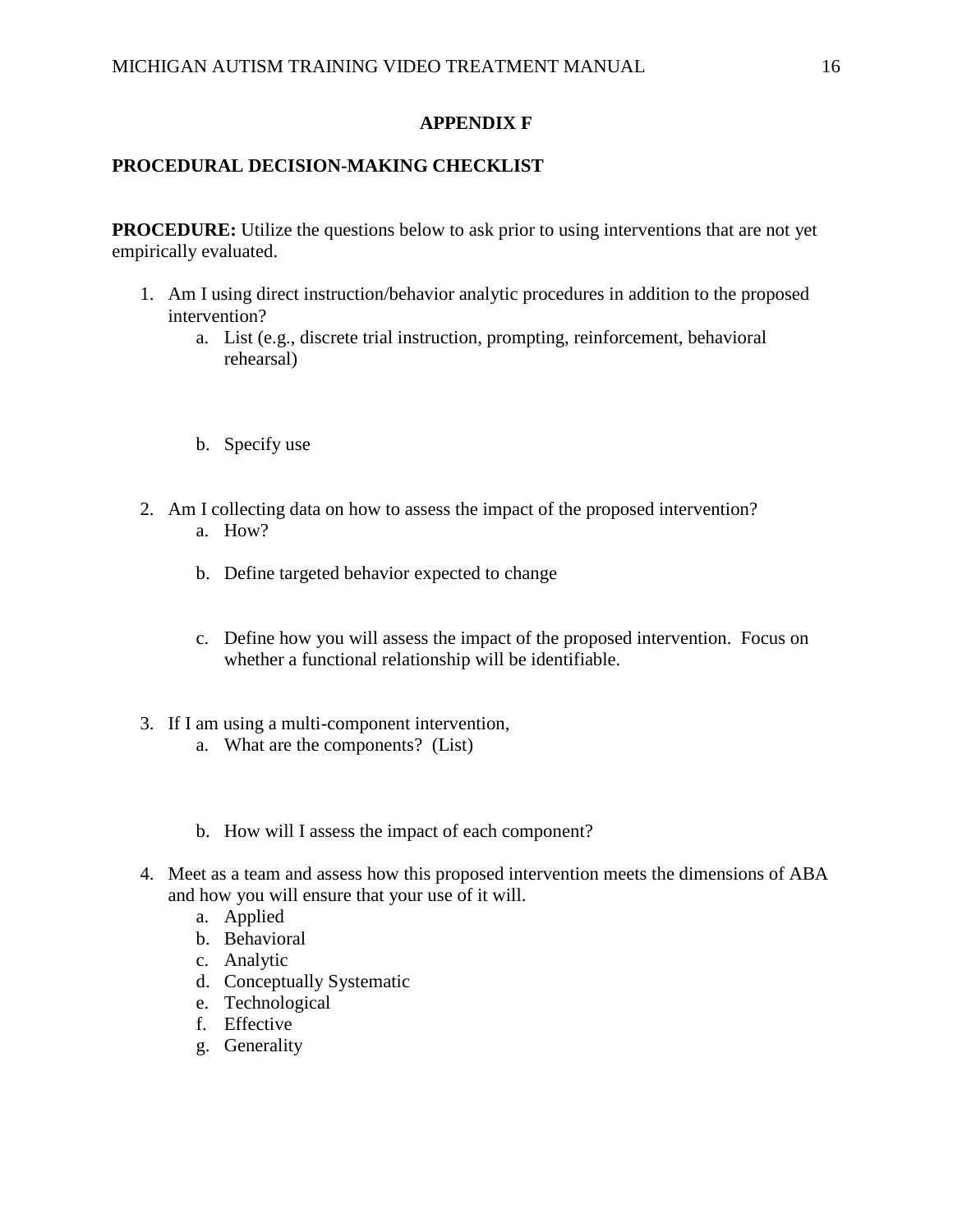# **APPENDIX G**

# **GENERALIZATION ASSESSMENT**

**PROCEDURE:** Utilize the checklist below to identify conditions for generalization.

| <b>Across Materials</b>                |  |
|----------------------------------------|--|
| <b>Across People</b>                   |  |
| <b>Across Contexts</b>                 |  |
| In the absence of reinforcement        |  |
| In the absence of additional           |  |
| instructions/prompts                   |  |
| In the absence of instructor proximity |  |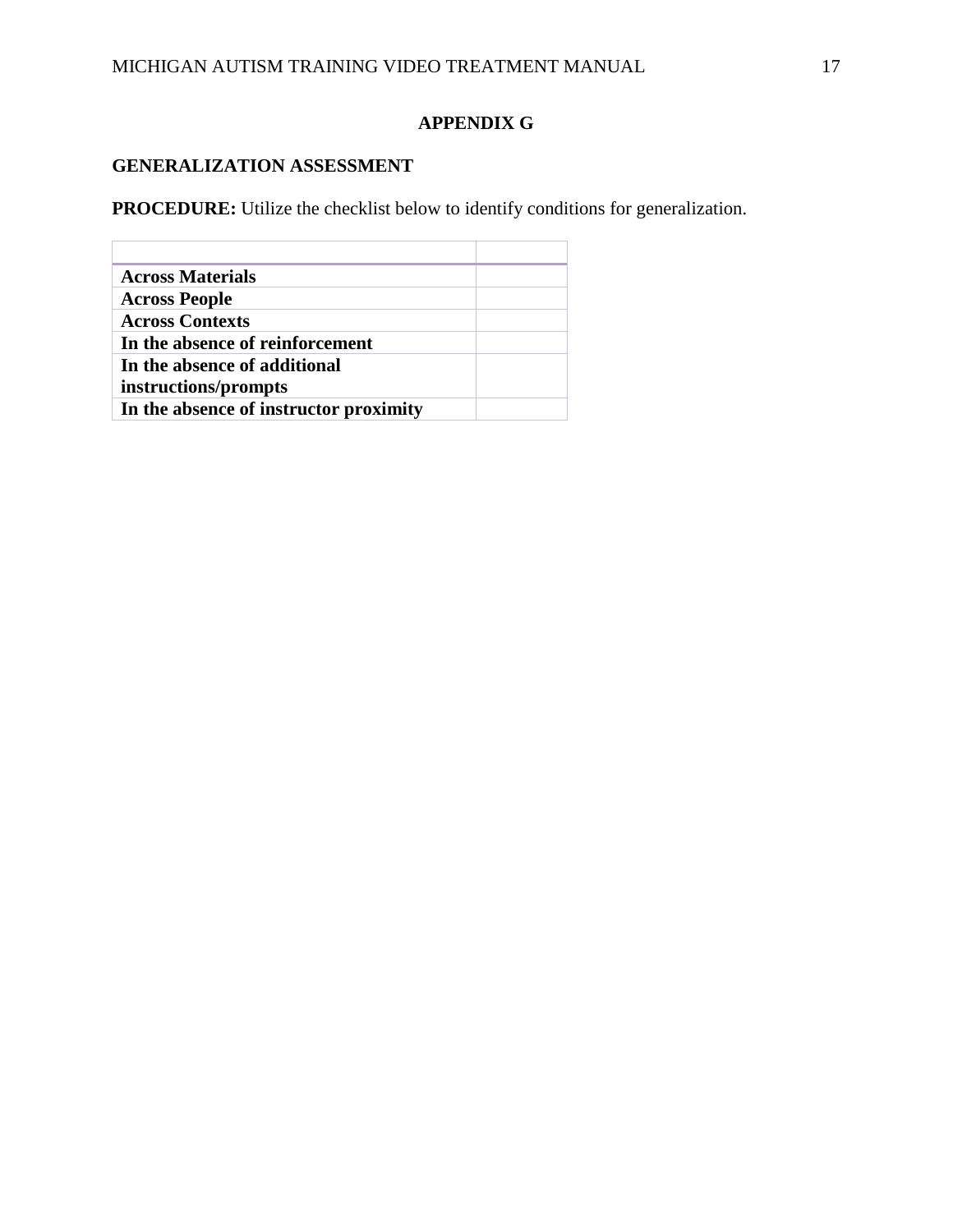## **APPENDIX H**

## **DATA TO COLLECT IN THE NATURAL ENVIRONMENT**

- 1. Percent of opportunities in naturally occurring context
- 2. Latency to responding to teacher direction or peer initiation
- 3. Duration of parallel and cooperative play or shared leisure activity
- 4. Assistance provided from teacher (e.g., log all prompts provided at recess)
- 5. Aberrant behavior occurrence in social contexts
- 6. Percent of success in initiating/joining
- 7. Number of conversational exchanges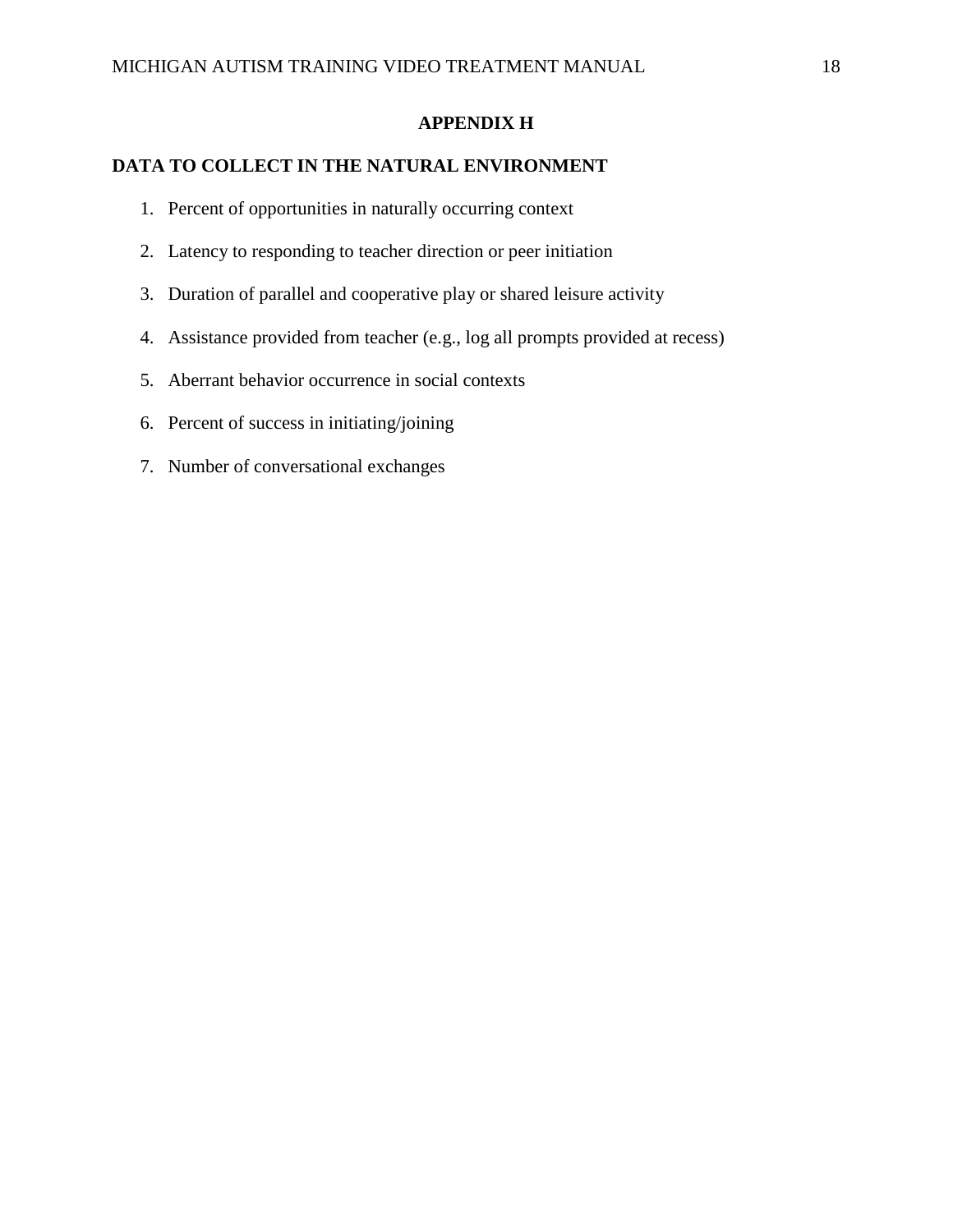## **APPENDIX I**

## **COMPONENTS OF A TEACHING INTERACTION PROCEDURE**

The Teaching Interaction procedure is very similar to Behavioral Skills Training, and uses efficacious strategies in instruction including behavioral rehearsal, live coaching, and feedback. It adds the component of providing a rationale.

Step 1 Label the skill

Step 2 Describe and Demonstrate

Step 3 Explain Rationale

Step 4 Practice

Step 5 Feedback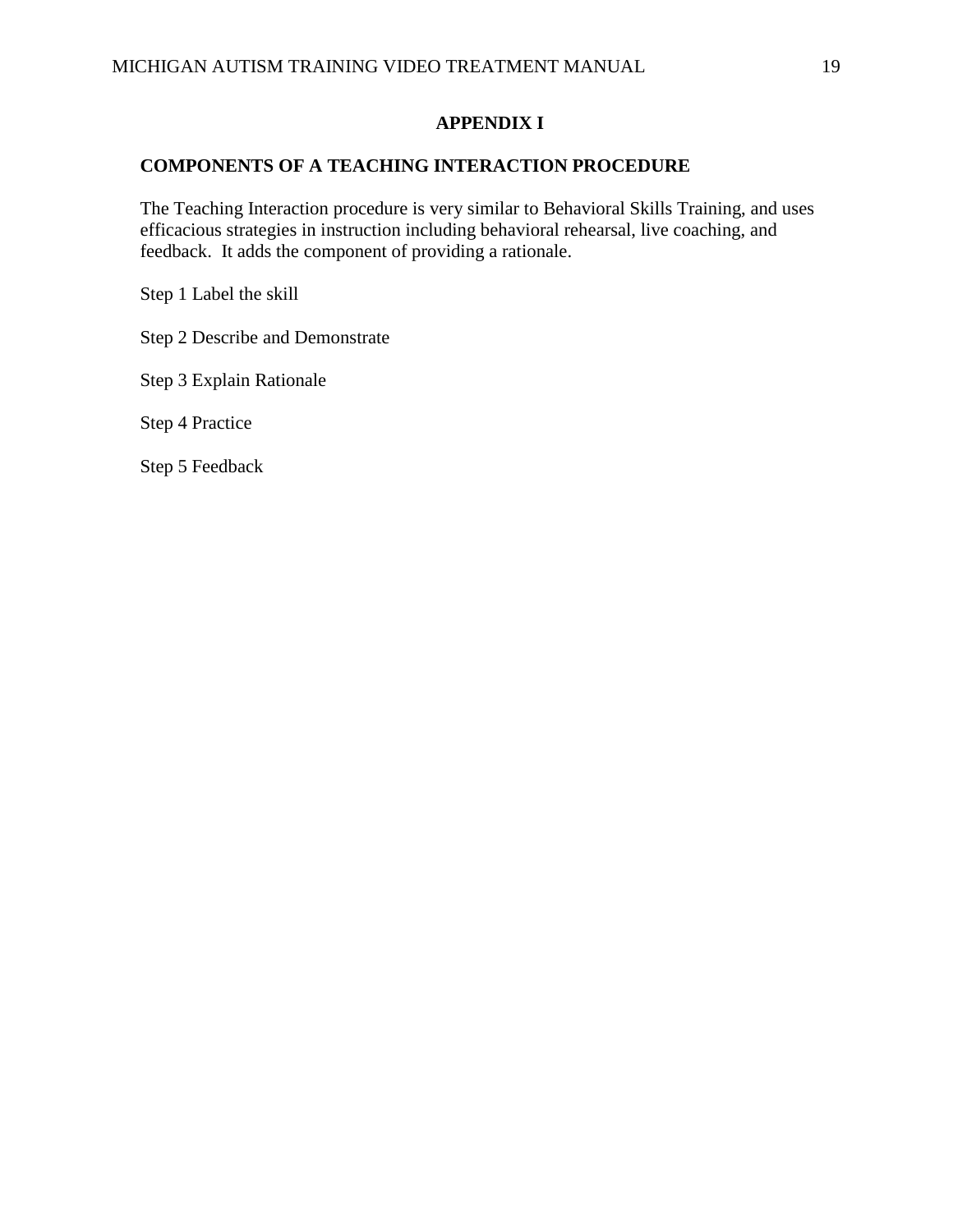#### **References**

- Baer, D. M., Wolf, M. M., & Risley, T. R. (1968). Some current dimensions of applied behavior analysis. *Journal of Applied Behavior Analysis*, *1*, 91–97.
- Baker, J. E. (2003a). *Social skills training*. Shawnee Mission, KS: Autism Asperger Publishing Co.
- Baker, J. E. (2003b). *Social skills picture book: Teaching play, emotion, and communication to children with autism.* Arlington, TX: Future Horizons.
- Bellini, S., Akullian, J., & Hopf, A. (2007). Increasing social engagement in young children with autism spectrum disorders using video self- modeling. *School Psychology Review*, *36*, 80.
- Brown, W. H. (1989). A naturalistic teaching strategy to promote young children's peer interactions. *Teaching Exceptional Children*.
- Buffington, D. M., Krantz, P. J., McClannahan, L. E., & Poulson, C. L. (1998). Procedures for teaching appropriate gestural communication skills to children with autism. *Journal of Autism and Developmental Disorder*s, *28*, 535–545.
- Burke, R. V., Andersen, M. N., Bowen, S. L., Howard, M. R., & Allen, K. D. (2010). Evaluation of two instruction methods to increase employment options for young adults with autism spectrum disorders*. Research in Developmental Disabilities*, *31*(6), 1223–1233.
- Carr, E. G., & Darcy, M. (1990). Setting generality of peer modeling in children with autism. *Journal of Autism and Developmental Disorders*, *20*, 45–59.
- Charlop, M. H. & Milstein, J. P. (1989). Teaching autistic children conversational speech using video modeling. *Journal of Applied Behavior Analysis*, *22*, 275-285.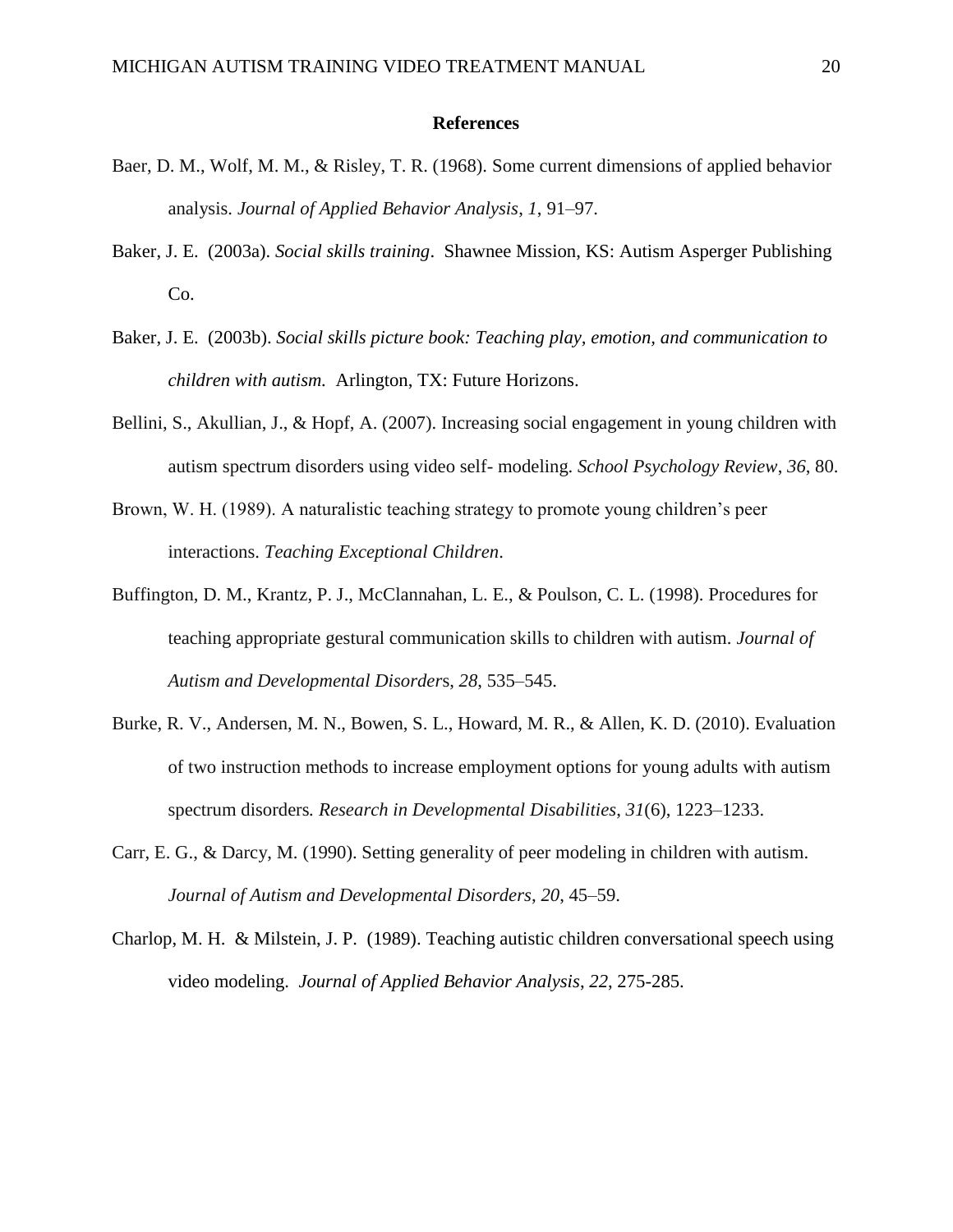- Charlop-Christy, M. H., Le, L., & Freeman, K. A. (2000). A comparison of video modeling with in vivo modeling for teaching children with autism. *Journal of Autism and Developmental Disorders*, *30*, 537-552.
- Charlop, M. H., Schreibman, L., & Tyron, A. S. (1983). Learning through observation: the effects of peer modeling on acquisition and generalization in autistic children. *Journal of Abnormal Child Psychology, 11*, 355–366.
- Cooper, J. O., Heron, T. E., & Heward, W. L. (2007). *Applied Behavior Analysis*. 2nd edition. Upper Saddle River, New Jersey: Prentice Hall.
- Dotson, W. H., Leaf, J. B., Sheldon, J. B., & Sherman, J. A. (2010). Group teaching of conversational skills to adolescents on the autism spectrum. *Research in Autism Spectrum Disorders, 4*, 199–209.
- Dotson, W. H., Richman, D. M., Abby, L., Thompson, S., & Plotner, A. (2013). Teaching skills related to self-employment to adults with developmental disabilities: an analog analysis. *Research in Developmental Disabilities, 34*, 2336–2350.
- Dunn, M. (2006). *S. O. S.: Social Skills in our schools: A social skills program for children with pervasive developmental disorders, including high functioning autism and Asperger syndrome and their typical peers*. Shawnee Mission, KS: Autism Asperger Publishing Company.
- Gray, C. (1993). *The original social story book*. Arlington, TX: Future Education.
- Gray, C. (1994). *The new social story book*. Arlington, TX: Future Education.
- Kassardjian, A., Taubman, M., Rudrud, E., Leaf, J. B., Edwards, A., McEachin, J., Leaf, R., & Schulze, K. (2013). Utilizing teaching interactions to facilitate social skills in the natural environment. *Education and Training in Autism and Developmental Disabilities*, 48,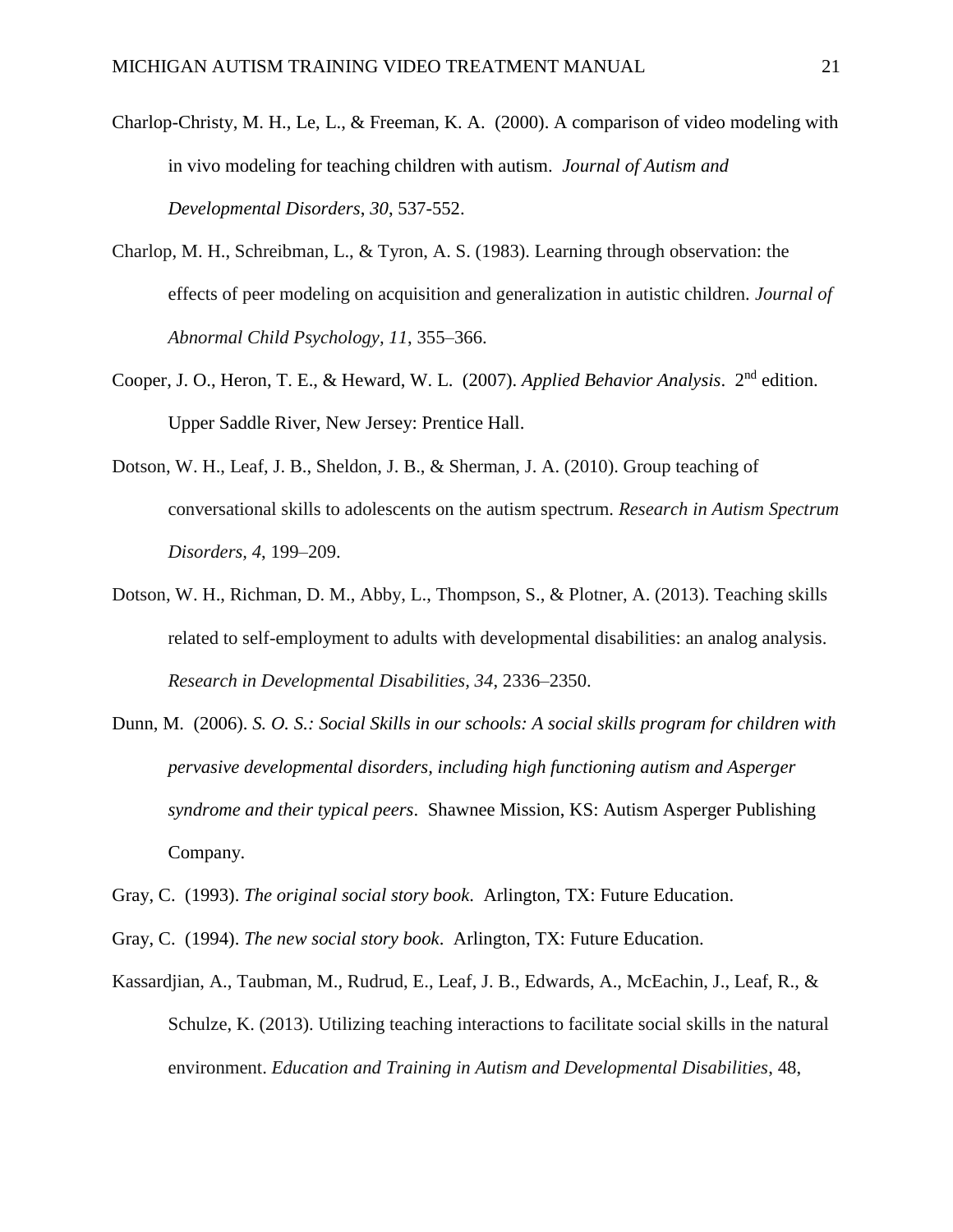$245 - 257$ .

- Krantz, P. J. & McClannahan, L. E. (1993). Teaching children with autism to initiate to peers: Effects of a script-fading procedure. *Journal of Applied Behavior Analysis, 26*, 121-132.
- Krantz, P. J. & McClannahan, L. E. (1998). Social interaction skills for children with autism: A script-fading procedure for beginning readers. *Journal of Applied Behavior Analysis, 31*, 191-202.
- Kornacki, L. T., Ringdahl, J. E., Sjostrom, A., & Nuernberger, J. E. (2013). A component analysis of a behavioral skills training package used to teach conversational skills to young adults with autism spectrum and other developmental disorders. *Research in Autism Spectrum Disorders, 7*, 1370–1376.
- Leaf, J., Dotson, W. H., Oppenheim, M. L., Sheldon, J. B., Sherman, J. A., et al. (2010). The effectiveness of a group teaching interaction procedure for teaching social skills to young children with a pervasive developmental disorder. *Research in Autism Spectrum Disorders, 4*, 186–198.
- Leaf, J., Kassardjian, A., Oppenheim-Leaf, M., Cihon, J., Taubman, M., Leaf, R., and McEachin, J. (2016). Social Thinking: Science, Pseudoscience, or Antiscience? *Behavior Analysis and Practice*, 1-6.
- Leaf, J. B., Oppenheim-Leaf, M. L., Sheldon, J. B., Sherman, J. A., Taubman, M., McEachin, J., Dayharsh, J., & Leaf, R. (2012a). Comparing the teaching interaction procedure to social stories for people with autism. *Journal of Applied Behavior Analysis, 45*, 281– 298.
- Leaf, J., Townley-Cochran, D., Taubman, M., Cihon, J., Oppeneim-Leaf, M., Kassardjian, A., Leaf, R., McEachin, J., & Penz, T.G. (2015). The Teaching Interaction procedure and behavioral Skills Training*. Journal of Autism and Developmental Disorders, 2*, 402-413.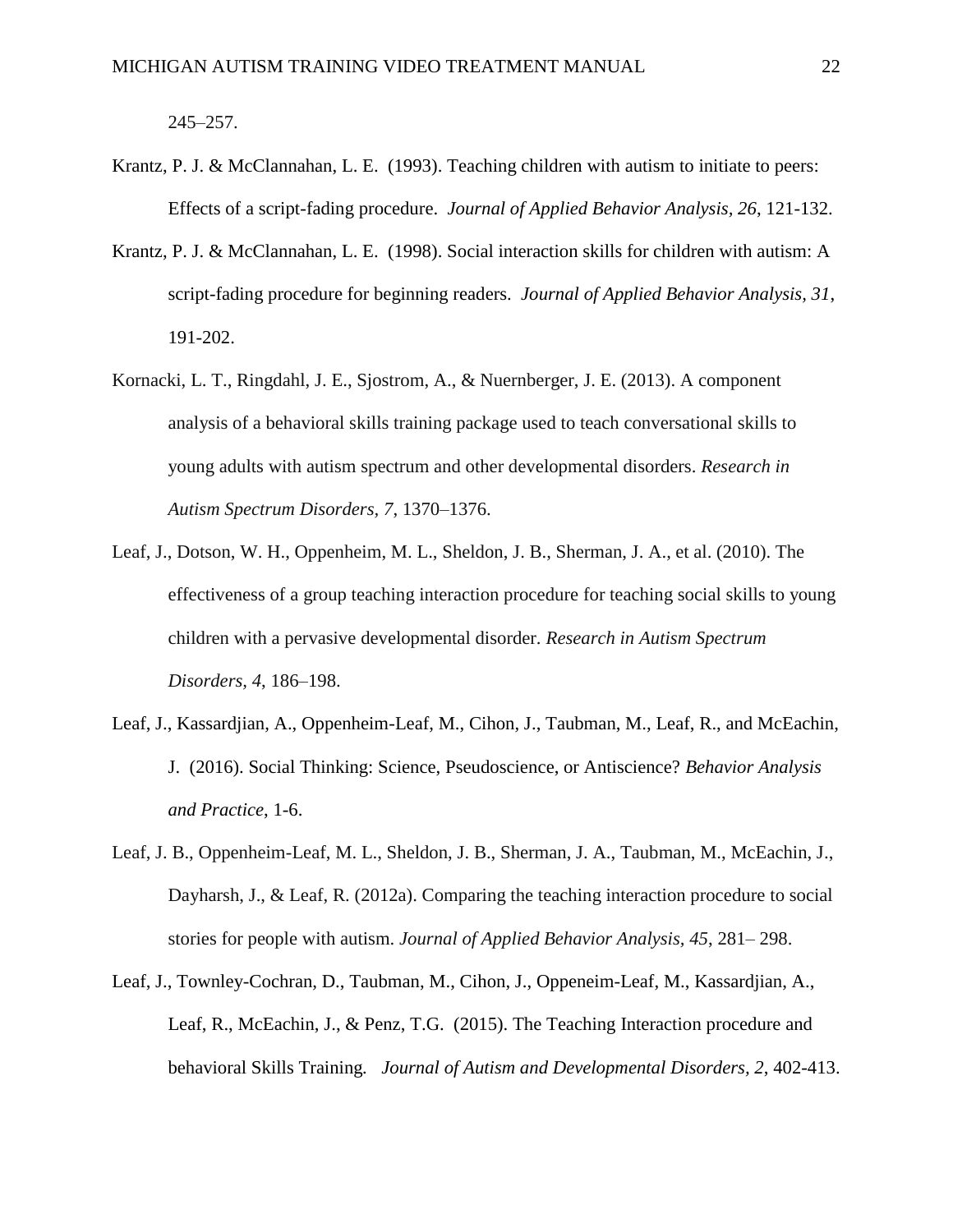- Leaf, J. B., Tsuji, K. H., Griggs, B., Edwards, A., Taubman, M., McEachin, J., Leaf, R., & Oppenheim-Leaf, M. L. (2012b). Teaching social skills to children with autism using the cool versus not cool procedure. *Education and Training in Autism and Developmental Disabilities, 47*, 165–175.
- McGuiness, E. & Goldstein, A. P. (1990). *Skillstreaming*. Champaign, Illinois: Research Press.
- Partington, J. W. (2006). *The Assessment of Basic Language and Learning Skills-Revised*. Pleasant Hill, CA: Behavior Analysts, Inc.
- Partington, J. W. & Sundberg, M. L. (1998). *The Assessment of Basic Language and Learning Skills: Scoring Instructions and IEP Development Guide*. Pleasant Hill, CA: Behavior Analysts, Inc.
- Reynhout, G. & Carter, M. (2006). Social stories for children with disabilities. *Journal of Autism and Developmental Disorders, 36*, 445-469.
- Richardson, R. C. (1996). *Connecting with others: Lessons for teaching social and emotional competence*. Champaign, Illinois: Research Press.
- Sherer, M., Pierce, K. L., Parades, S., Kisacky, K. L., Ingersoll, B., & Schreibman, L. (2001.) Enhancing conversation skills in children with autism via video technology: Which is better, "self" or "other' as a model. *Behavior Modification, 25*, 140-158.
- Shure, M. B. (1992). *I can problem solve.* Champaign, Illinois: Research Press.
- Seiverling, L., Pantelides, M., Ruiz, H. H., & Sturmey, P. (2010). The effect of behavioral skills training with general‐case training on staff chaining of child vocalizations within natural language paradigm. *Behavioral Interventions, 25*, 53–75.